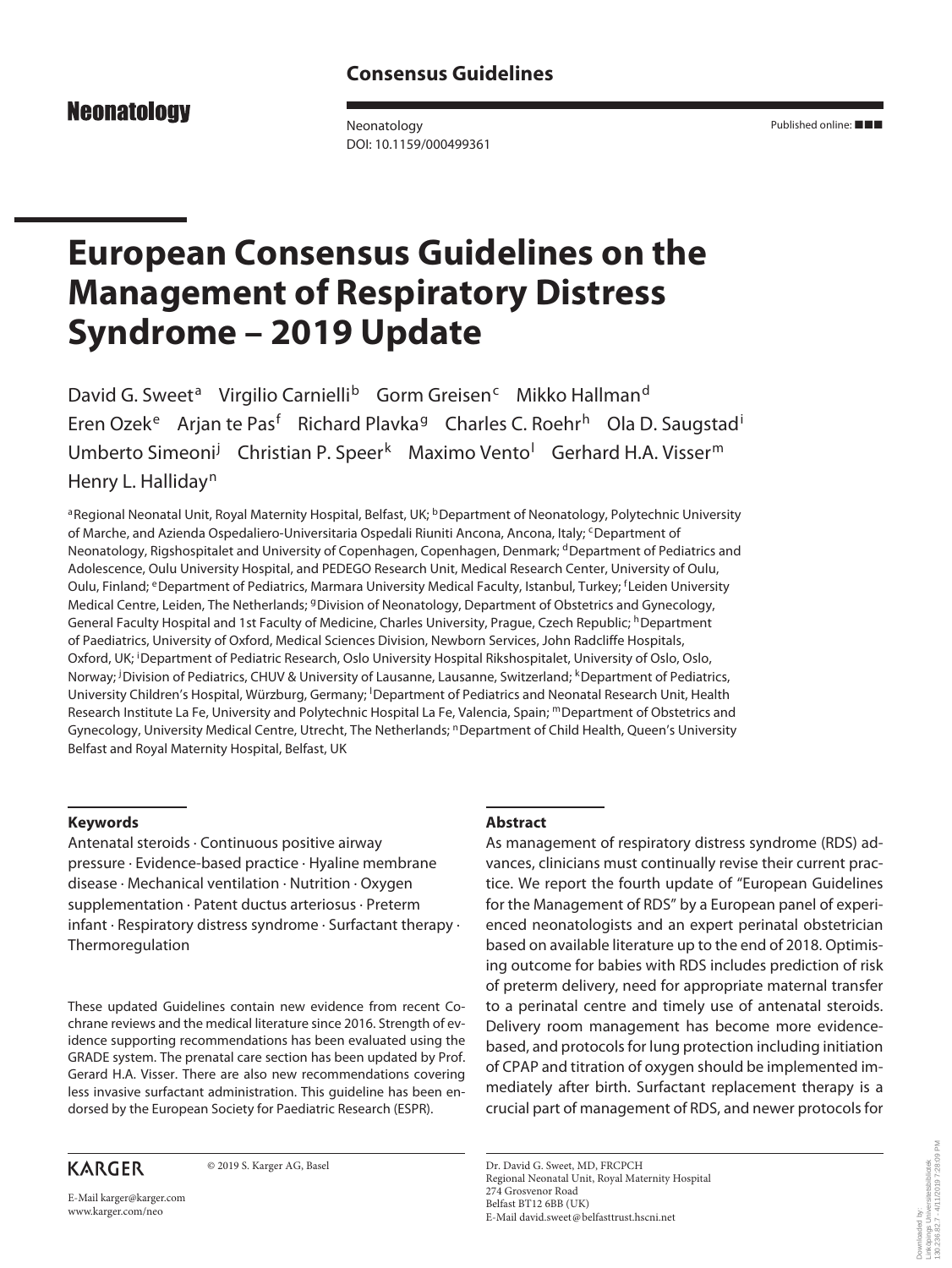its use recommend early administration and avoidance of mechanical ventilation. Methods of maintaining babies on non-invasive respiratory support have been further developed and may cause less distress and reduce chronic lung disease. As technology for delivering mechanical ventilation improves, the risk of causing lung injury should decrease, although minimising time spent on mechanical ventilation using caffeine and, if necessary, postnatal steroids are also important considerations. Protocols for optimising general care of infants with RDS are also essential with good temperature control, careful fluid and nutritional management, maintenance of perfusion and judicious use of antibiotics all being important determinants of best outcome.

© 2019 S. Karger AG, Basel

#### **Introduction**

Respiratory distress syndrome (RDS) remains a significant problem for preterm babies, although management has evolved gradually over the years resulting in improved survival for the smallest infants but with unacceptable rates of bronchopulmonary dysplasia (BPD) at least in part due to reduced use of postnatal steroids [1]. Since 2006, a panel of neonatologists from many European countries have met 3-yearly to review the most recent literature and develop consensus recommendations for optimal management of preterm babies with or at risk of RDS in order to achieve the best outcomes for neonates in Europe. The "European Consensus Guidelines for the Management of RDS" were first published in 2007 and have been updated in 2010, 2013 and 2016 and are endorsed by the European Society for Paediatric Research [2–5]. The Guidelines have been translated into several languages including Chinese [6], and although primarily intended for use in Europe, they contain recommendations that potentially could be used anywhere provided clinicians have access to all the resources and experience needed to provide modern neonatal intensive care.

Although primarily a disorder of surfactant deficiency resulting in pulmonary insufficiency from soon after birth, the classical clinical description of RDS has changed as treatments have evolved over the years. Radiographic appearances of "ground glass with air bronchograms" are rarely seen today due to early surfactant therapy and early continuous positive airway pressure (CPAP). Definitions based on blood gas analyses are also increasingly redundant as clinicians have moved towards a more pragmatic approach of giving surfactant therapy based on clinical assessment of work of breathing and inspired oxygen requirement very early in the clinical course. Knowing how many babies have genuine RDS is therefore difficult. Of the 8,156 babies from Europe for whom data were submitted to the Vermont Oxford Network during 2017, RDS was coded for about 80% of babies born at 28 weeks' gestation increasing to 90% at 24 weeks' gestation [7]. Surfactant was given to 55% of very low birth weight (VLBW) infants, 27% in the delivery room and 29% beyond 2 h of age, suggesting that prophylactic surfactant is still being used. Chronic lung disease (or BPD) was coded for 18% of VLBW infants in Europe.

The aim of management of RDS is to provide interventions to maximise survival whilst minimising potential adverse effects including BPD. Many strategies and therapies for prevention and treatment of RDS are being tested in clinical trials, and many new studies have been incorporated into updated systematic reviews. These Guidelines update the previous four guidelines after critical examination of the most recent evidence available in late 2018. We have again used a format of summarising management strategies followed by evidence-based recommendations according to the GRADE system to reflect the authors' views on the strength of evidence supporting each of the recommendations [8]. Quality of evidence and strength of recommendations are summarised in Table 1. Summary of recommendations is shown in Appendix 1.

#### **Prenatal Care**

Lack of antenatal care increases risk of death or severe morbidity [9]. There are no generally effective means to prevent spontaneous or elective preterm births. However, in pregnant women at risk of spontaneous preterm birth due either to previous preterm birth or where a shortened cervix has been identified, use of progesterone is associated with reduced preterm delivery rates and reduced neonatal mortality [10, 11]. Routine cervical length measurements may be advised in populations at risk of preterm birth but not in populations with an overall low risk and/or very low incidence of short cervix [12]. Cervical cerclage may also reduce preterm birth in high-risk singleton pregnancies [13]. The present challenge is to identify high-risk pregnancies early and aim for effective prevention of preterm birth.

Interventions to improve outcome and prevent RDS begin before birth. There is often warning of impending preterm delivery, and in these cases a need to consider interventions to prolong gestation or reduce risk of an adverse outcome by "preparing" the fetus. Cervical length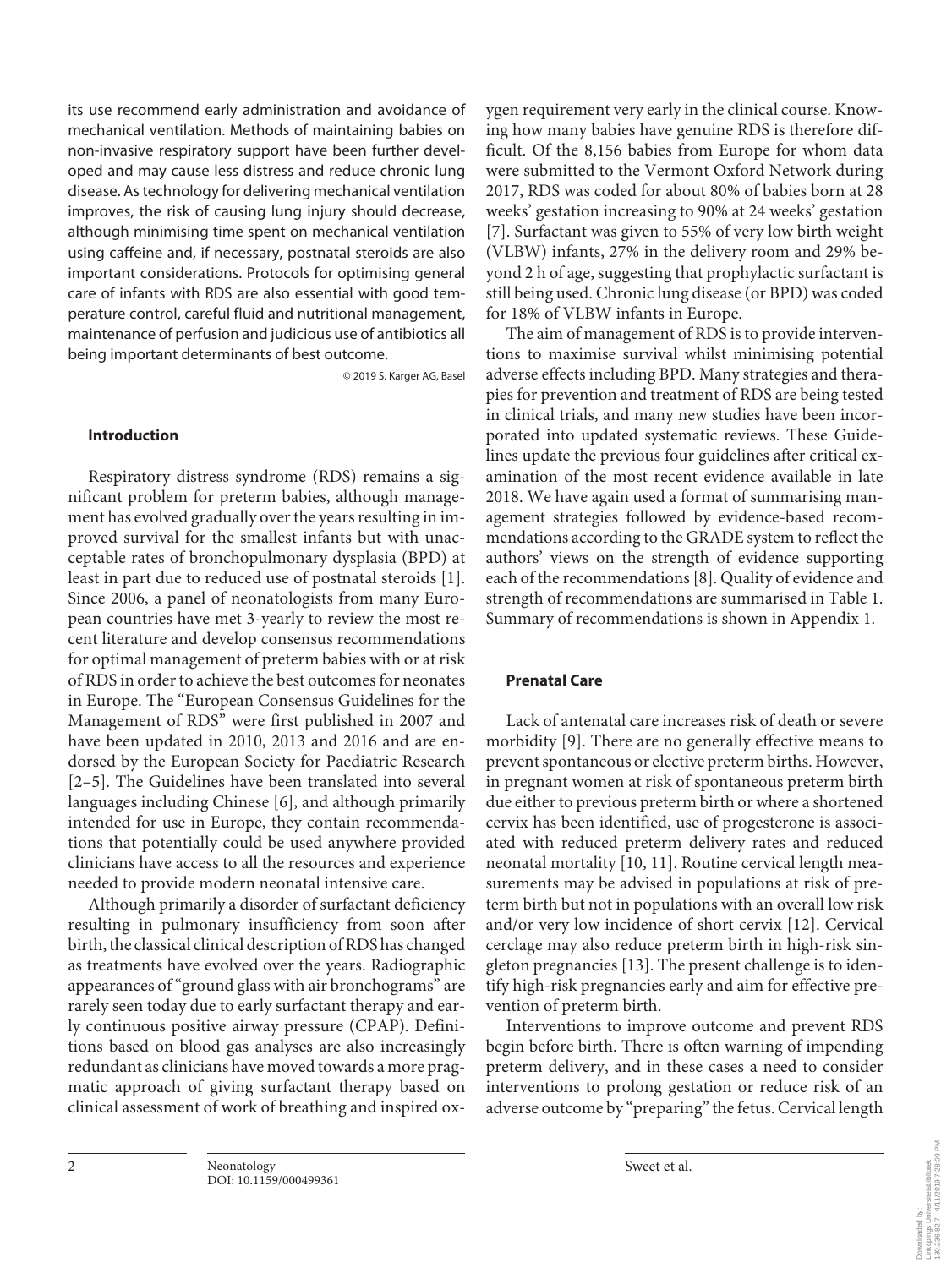**Table 1.** Representations of quality of evidence and strength of recommendations

| Quality of evidence                          |   |
|----------------------------------------------|---|
| High quality                                 | А |
| Moderate quality                             | В |
| Low quality                                  |   |
| Very low quality                             |   |
| Strength of recommendation                   |   |
| Strong recommendation for using intervention |   |
| Weak recommendation for using intervention   |   |

measurement possibly in combination with a biomarker may determine which women are actually at risk of delivery within 7 days and allow more judicious use of antenatal treatments [14]. Extremely preterm babies should, if possible, be transported in utero to tertiary centres where appropriate skills are available; best outcomes are achieved for babies born in centres with a high throughput of VLBW babies [15]. In cases of prenatal pre-labour rupture of membranes (PPROM), antibiotics can delay preterm delivery and reduce neonatal morbidity, although co-amoxiclav should be avoided because of its association with increased risk of necrotising enterocolitis (NEC) [16]. Magnesium sulphate (MgSO<sub>4</sub>) given to women with imminent preterm delivery reduces cerebral palsy at 2 years of age by about 30% [17], although longer-term benefits are less clear [18]. Tocolytic drugs can be used in the short-term to delay birth, permit safe transfer to a perinatal centre and allow prenatal corticosteroids time to take effect, although tocolytics have no direct beneficial effect on the fetus [19]. Given their limited value, only drugs that are safe for the mother should be considered, that is oxytocin antagonists or Ca-channel blockers [20].

A single course of prenatal corticosteroids given to mothers with anticipated preterm delivery improves survival, reduces RDS, NEC and intraventricular haemorrhage and does not appear to be associated with any significant maternal or short-term fetal adverse effects [21]. Prenatal corticosteroid therapy is recommended in all pregnancies with threatened preterm birth before 34 weeks' gestation where active care of the newborn is anticipated. Although there are limited RCT data in babies at <25 weeks' gestation, observational studies suggest that antenatal corticosteroids, together with other active management practices, reduce mortality at gestations as low as 22 weeks [22]. In pregnancies between 34 and 36 weeks' gestation, prenatal steroids also reduce risk of short-term respiratory morbidity but not mortality, and there is increased risk of neonatal hypoglycaemia [23]. Long-term

follow-up data are broadly reassuring, albeit sketchy [24], and given the potential for long-term side-effects, steroids are not currently recommended for women in spontaneous preterm labour after 34 weeks [25]. When given before elective Caesarean section (CS) up to 39 weeks, they reduce risk of admission to NICU, although the number needed to treat is >20 and follow-up data on term babies exposed to antenatal steroids are lacking [26]. The optimal treatment to delivery interval is more than 24 h and less than 7 days after the start of steroid treatment; beyond 14 days, benefits are diminished. Beneficial effects of the first dose of antenatal steroid start within a few hours, so advanced dilatation should not be a reason to refrain from therapy and the same may hold for  $MgSO<sub>4</sub>$  [27]. There is still debate as to whether steroids should be repeated 1 or 2 weeks after the first course for women with threatened preterm labour. A repeat course reduces the risk of respiratory support. However, it decreases fetal growth, and repeat doses do not reduce mortality or other serious health outcomes. No effect on neurosensory disability in follow-up has been observed, but data on potential longerterm adverse effects are lacking [28, 29]. WHO recommends that a single repeat course of steroids may be considered if preterm birth does not occur within 7 days after the initial course and there is a high risk of preterm birth in the next 7 days [30]. It is unlikely that repeat courses given after 32 weeks' gestation improve outcome [31].

Steroids are potent drugs with many side effects, but when given appropriately they improve outcome. If not, then side effects, such as impaired fetal and placental growth, apoptosis in the brain and increased infection, may prevail. Use of steroids should be reduced by adequate preterm birth risk assessment and avoidance of unnecessary early elective CS. In some cases when an early CS is needed, establishment of fetal lung maturity may be better than giving steroids to all women [32]. There is little evidence that delivering preterm infants by CS rather than allowing vaginal delivery improves outcome.

#### *Recommendations*

- 1 Mothers at high risk of preterm birth <28–30 weeks' gestation should be transferred to perinatal centres with experience in management of RDS (**C1**).
- 2 Clinicians should offer a single course of prenatal corticosteroids to all women at risk of preterm delivery from when pregnancy is considered potentially viable until 34 weeks' gestation ideally at least 24 h before birth (**A1**).
- 3 A single repeat course of steroids may be given in threatened preterm birth before 32 weeks' gestation if the first course was administered at least 1–2 weeks earlier (**A2**).
- 4 MgSO4 should be administered to women in imminent labour before 32 weeks' gestation (**A2**).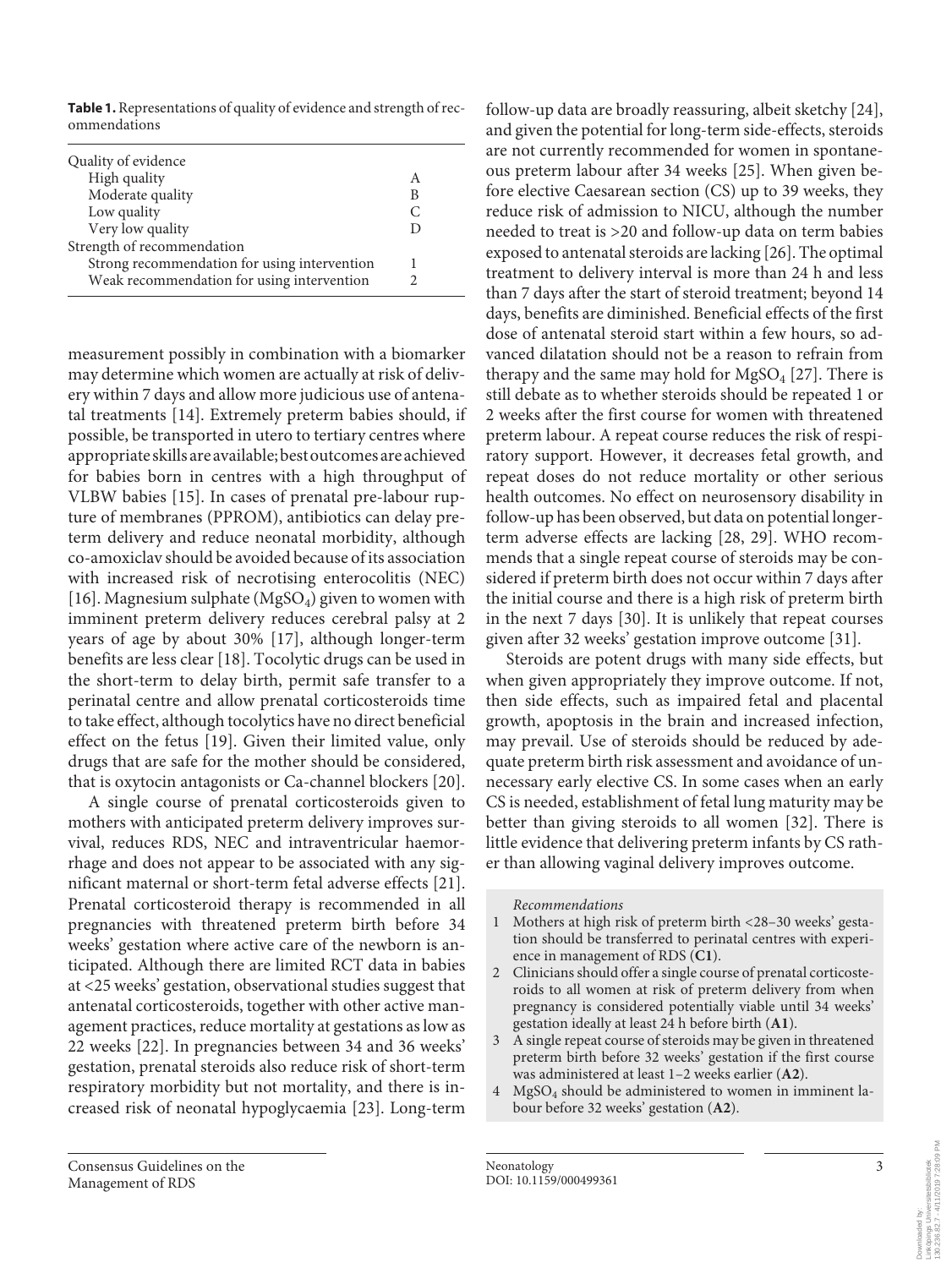- 5 In women with symptoms of preterm labour, cervical length and fibronectin measurements should be considered to prevent unnecessary use of tocolytic drugs and/or antenatal steroids (**B2**).
- 6 Clinicians should consider short-term use of tocolytic drugs in very preterm pregnancies to allow completion of a course of corticosteroids and/or in utero transfer to a perinatal centre (**B1**).

### **Delivery Room Stabilisation**

European Resuscitation Guidelines should be used to deal with asphyxiated babies with hypoxia who need urgent airway opening manoeuvres and lung inflation to restore cardiac output [33]. Preterm babies with RDS will usually try to breathe during transition at birth [34] although they may subsequently struggle to maintain adequate alveolar aeration. "Supporting transition" rather than "resuscitation" is therefore in most cases the preferred term in RDS management, and infants should be allowed to gently transition whilst being exposed to a minimum number of interventions that may cause harm [35]. Birth is defined when the fetus is completely expelled from the uterus, and this is when all timing should start.

Timing of umbilical cord clamping is an important first step. Clamping the cord before initiation of respiration results in an acute transient reduction in left atrial filling leading to an abrupt drop in left ventricular output. Delayed "physiological" clamping after lung aeration results in much smoother transition and less bradycardia in animal models [36]. The Australian Placental Transfusion Study randomised 1,600 babies less than 30 weeks' gestation to immediate (within 10 s) or delayed clamping (after 60 s or more) [37]. However, even such a large study was insufficiently powered to determine a difference in the primary outcome of death or major morbidity. Combining these data in a meta-analysis with other trials shows a significant reduction in in-hospital mortality for preterm infants in whom cord clamping was delayed [38]. Specialist resuscitation equipment designed to maintain body temperature makes it feasible to provide advanced resuscitation with the umbilical cord intact [39]. Umbilical cord milking may be an alternative to delayed cord clamping in emergency situations [40]. Two randomised trials including 255 babies <33 weeks' gestation offered broad reassurance that short-term outcomes are broadly equivalent [41], and one follow-up study suggested better cognitive and language scores in those randomised to cord milking [42]. However, animal studies show that cord milking causes considerable haemodynamic disturbance, and a recent clinical trial has shown quadrupling of the incidence of severe intraventricular haemorrhage with cord milking compared to delayed cord clamping in preterm infants calling into question the safety of this procedure [43]. After birth, the baby should be placed in a clear polythene bag and under a radiant warmer to maintain body temperature (see below).

Stimulation of the infant during stabilisation helps with establishing regular respirations [44]. Spontaneously breathing babies should be started on CPAP rather than intubated in the delivery room to reduce risk of BPD [45]. Routine suctioning of the airway before starting CPAP is not beneficial [46]. The ideal level of CPAP is unknown, but most studies have used levels of at least 6 cm H<sub>2</sub>O with some as high as 9 cm  $H_2O$ . Using higher pressures up to 20–25 cm  $H<sub>2</sub>O$  for a period of around 10–15 s at initiation of respiration (sustained inflation or SI) has been studied as a way of avoiding intubation; however, clinical trials have been disappointing, with no apparent value of SI [47]. The Sustained Inflation of Infants Lung (SAIL) trial was suspended early because of an excess of early deaths in infants receiving the intervention [48], and until further analysis of available data, SI should only be used in clinical trials. To provide measurable CPAP from birth, the Tpiece device is a better choice than a self-inflating anaesthetic bag [49], and the initial interface can either be a face mask or a short nasal prong [50]. Provision of CPAP alone is ideal, and routine use of positive pressure breaths should be discouraged [51], although gentle positive pressure ventilation may be required for babies who remain apnoeic or bradycardic. Heating and humidification of gases used for stabilisation is ideal in terms of preventing heat loss [52]. Immediate wrapping in a polythene bag under a radiant warmer also reduces heat loss [53], and increasing the environmental temperature in the delivery room to around 26 °C is also recommended for babies less than 28 weeks [33]. Heated, humidified oxygen delivered by high-flow nasal cannula (HFNC) has also been studied as a primary mode of respiratory support but was inferior to CPAP in terms of failure, with babies randomised to HFNC often needing rescue with CPAP to prevent intubation [54].

Heart rate assessment is important in determining infant well-being during transition. Heart rate <100/min for >2 min in the first 5 min after birth is associated with 4.5 fold increase in mortality [55]. Monitoring heart rate can be done by stethoscope, electrocardiography, pulse oximetry or photoplethysmography. Pulse oximetry signals are often delayed for up to a minute. Auscultation with a stethoscope may not be as accurate as ECG in determining heart rate during transition; however, for most units at present ECG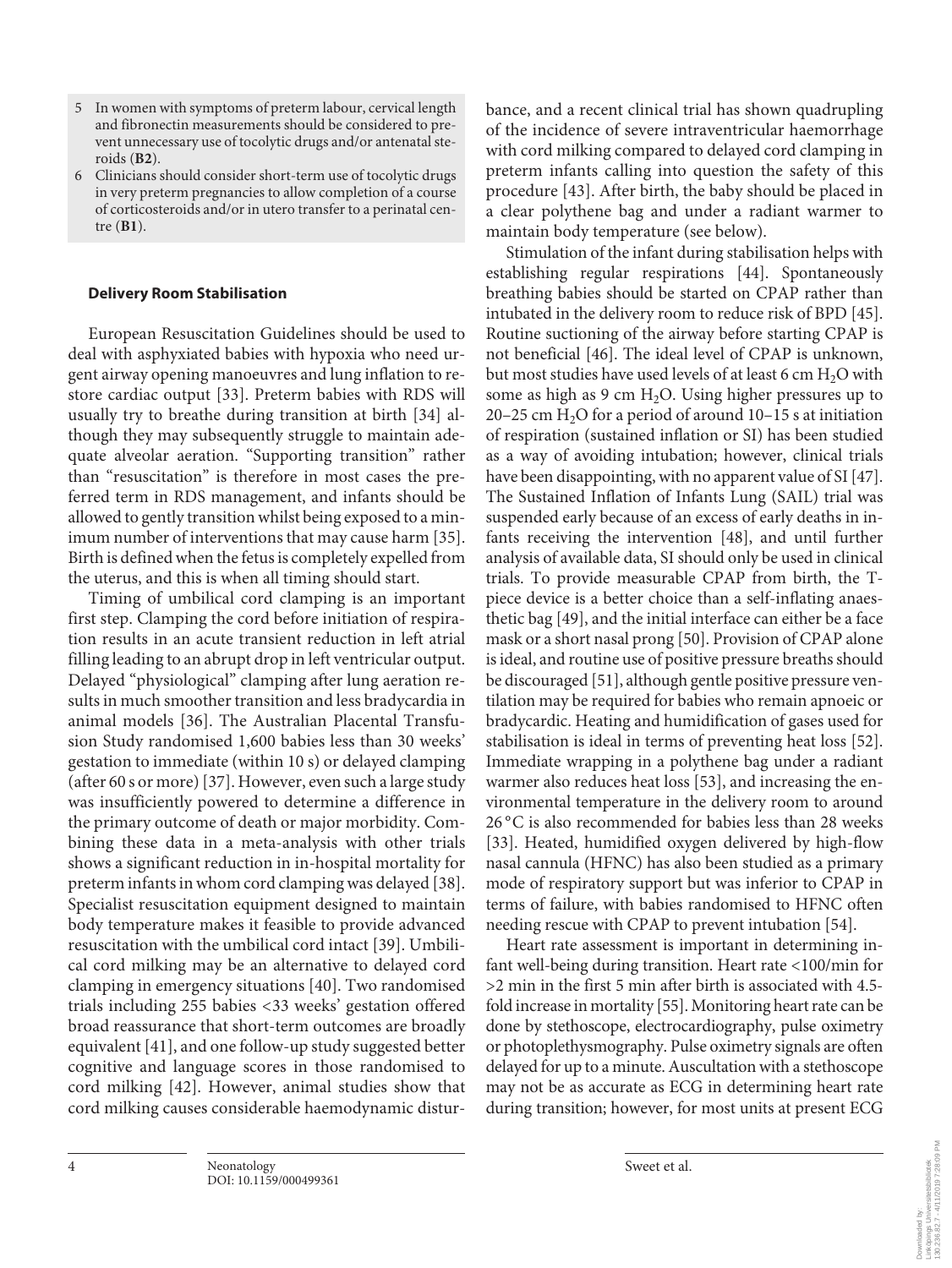is not universally available [56]. Provided heart rate is satisfactory, the aim is, where possible, to mimic normal transitional saturations measured at the right wrist by pulse oximetry with saturations gradually rising from about 60– 90% over the first 10 min after birth. Blended air/oxygen should therefore be available. For term babies requiring resuscitation, there is reduced mortality when using fraction of inspired oxygen (FiO<sub>2</sub>) 0.21 rather than 1.0 [57]. There is evidence of increased oxidative stress when starting preterm infants in 100% oxygen; however, there is still uncertainty about the longer-term effects of high or low oxygen exposure at birth in preterm infants [58]. Observational studies have raised concerns about starting extremely preterm infants in air because of poorer recovery from bradycardia and increased mortality in the smallest babies [59]. Moreover, the combination of bradycardia (<100/min) and lower SpO<sub>2</sub> (<80%) in the first 5 min is associated with death or intracranial haemorrhage [60]. Further trials are underway to resolve this issue. Presently, it is known that when titrating oxygen, most infants end up in about 30– 40% oxygen by 10 min, so we believe it is reasonable to start preterm infants <28 weeks in about 30% oxygen until more evidence is available [61]. For those between 28 and 31 weeks' gestation, 21–30% oxygen is recommended [62].

Only a minority of babies should require intubation for stabilisation. If intubation is required, the correct placement of the endotracheal tube can be quickly verified clinically by auscultation and using a colorimetric  $CO<sub>2</sub>$  detection device before administering surfactant which in most circumstances can be done prior to radiographic confirmation of RDS.

*Recommendations*

- 1 Delay clamping the umbilical cord for at least 60 s to promote placento-fetal transfusion (**A1**).
- 2 In spontaneously breathing babies, stabilise with CPAP of at least 6 cm H2O via mask or nasal prongs (**B1**). Do not use SI as there is no long-term benefit (**B1**). Gentle positive pressure lung inflations with  $20-25$  cm  $H<sub>2</sub>O$  peak inspiratory pressure (PIP) should be used for persistently apnoeic or bradycardic infants.
- 3 Oxygen for resuscitation should be controlled using a blender. Use an initial  $FiO<sub>2</sub>$  of 0.30 for babies <28 weeks' gestation and 0.21–0.30 for those 28–31 weeks, 0.21 for 32 weeks' gestation and above. FiO<sub>2</sub> adjustments up or down should be guided by pulse oximetry (**B2**).
- 4 For infants <32 weeks' gestation,  $SpO<sub>2</sub>$  of 80% or more (and heart rate >100/min) should be achieved within 5 min (**C2**).
- 5 Intubation should be reserved for babies not responding to positive pressure ventilation via face mask or nasal prongs (**A1**). Babies who require intubation for stabilisation should be given surfactant (**B1**).

6 Plastic bags or occlusive wrapping under radiant warmers should be used during stabilisation in the delivery suite for babies <28 weeks' gestation to reduce the risk of hypothermia (**A1**).

## **Surfactant Therapy**

Surfactant therapy plays an essential role in management of RDS as it reduces pneumothorax and improves survival. However, intratracheal administration requires skill and may cause harm, particularly if uncontrolled positive pressure is applied to the newborn lung. Prior to 2013, prophylactic surfactant was recommended for the smallest babies as it improved survival in clinical trials from the pre-CPAP era [63]. After 2013, with increased use of antenatal steroids and early initiation of CPAP, outcomes are best if surfactant is reserved for infants showing clinical signs of RDS, and for the smallest infants early initiation of CPAP may avoid the harmful effects of intubation and mechanical ventilation (MV) during the transitional phase. The overall aim is to avoid invasive MV if possible whilst endeavouring to give surfactant as early as possible in the course of RDS once it is deemed necessary.

# *Surfactant Administration Methods*

Surfactant administration requires an experienced practitioner with intubation skills and ability to provide MV if required. Most surfactant clinical trials to date have used tracheal intubation, bolus administration with distribution of surfactant using intermittent positive pressure ventilation, either manually or with a ventilator, followed by a period of weaning from MV as lung compliance improves. The IN-SUR-E technique allows surfactant to be given without ongoing MV and was endorsed previously as it may reduce BPD [64]. In the last decade, new methods for administering surfactant using a fine catheter placed in the trachea under direct or video-laryngoscopy, with the infant spontaneously breathing on CPAP, have been described, thereby avoiding exposure to positive pressure ventilation. Specialised catheters designed for this method, known as less invasive surfactant administration (LISA), are commercially available. Since the 2016 Guideline, there have been further randomised trials and meta-analyses comparing these methods. These suggest that LISA is superior in terms of reducing need for MV and the combined outcome of death or BPD [65]. However, these meta-analyses include some studies that are open to bias and might not be suitable for inclusion in a more rigorous systematic review. Nevertheless, studies of higher quality, such as those from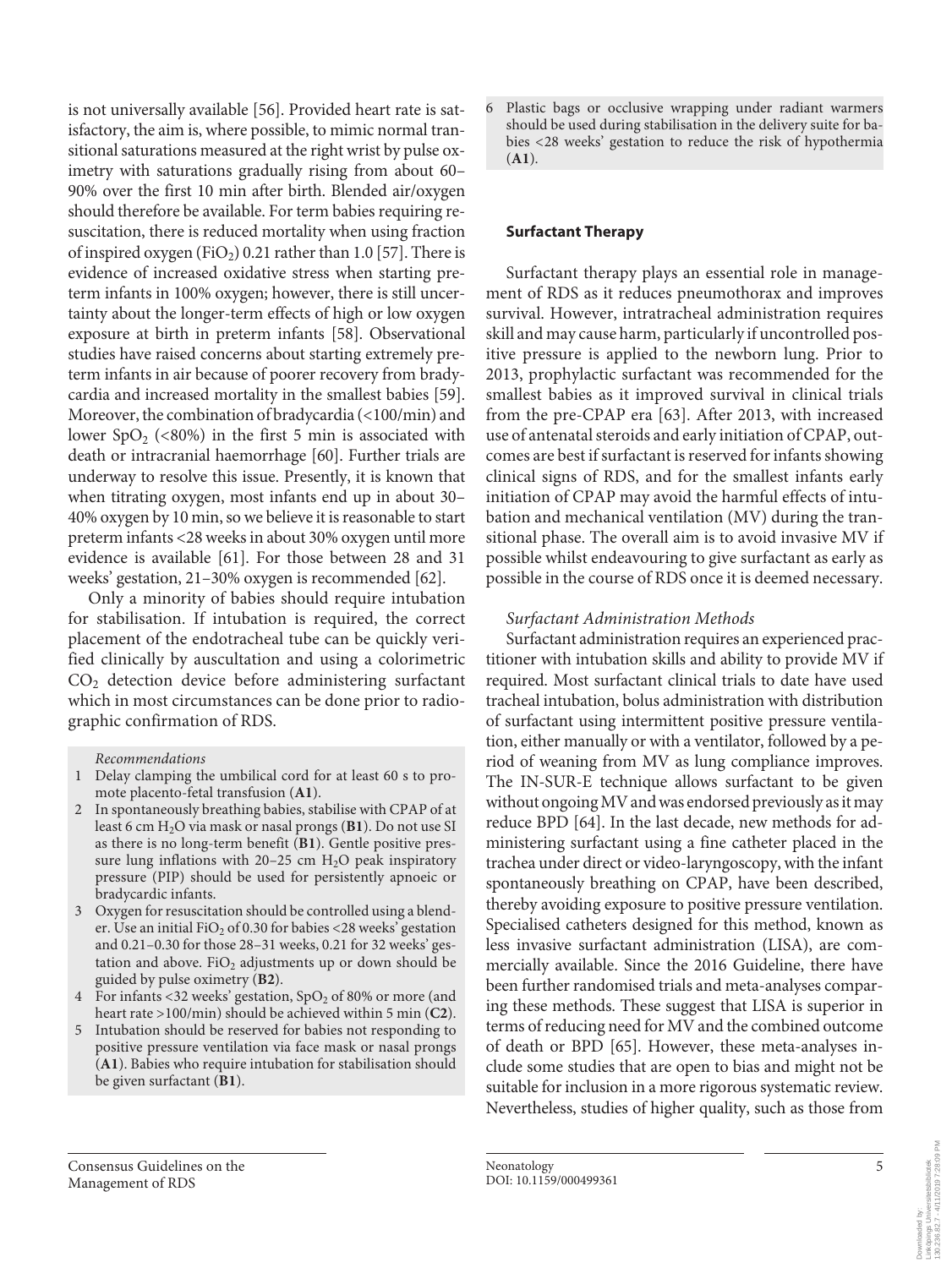the German Neonatal Network, all show trends for improvement favouring LISA, and it is reasonable to recommend it as the optimal method of surfactant administration for spontaneously breathing babies who are stable on CPAP. Some units also employ strategies of prophylactic LISA for the smallest babies, although this has not yet been tested in randomised controlled trials [66]. One of the advantages of LISA is that the temptation to continue MV following surfactant is removed. This makes the issue of sedation for the procedure more complex. It is considered good practice to avoid discomfort during elective intubation by using a sedative or analgesic such as fentanyl, propofol or midazolam (see later). Using low-dose sedation prior to laryngoscopy for the LISA procedure is technically feasible, will make the baby less uncomfortable but will increase the risk of CPAP failure [67]. At present, there is no clear answer about whether to sedate routinely for LISA, and individual neonatologists must decide for themselves.

Surfactant delivered by nebulisation would be truly non-invasive. With development of vibrating membrane nebulisers, it is possible to atomise surfactant, although only one clinical trial has shown that nebulising surfactant when on CPAP reduces need for MV compared to CPAP alone, and this finding was limited to a subgroup of more mature infants of 32–33 weeks [68]. Further trials of nebulisation are ongoing. Surfactant has also been administered by laryngeal mask airway, and one clinical trial shows that this reduces need for intubation and MV [69]. However, the size of currently available laryngeal masks limits use of the method to relatively mature preterm infants, and routine use for smaller infants at greatest risk of BPD is not recommended [70]. Pharyngeal deposition of surfactant at birth is also currently being tested in clinical trials.

# *When to Treat with Surfactant?*

If intubation is required as part of stabilisation, then surfactant should be given immediately, as the main purpose of avoiding surfactant prophylaxis is to avoid intubation. Many preterm infants will transition successfully on CPAP. Those with RDS will develop progressively worsening lung disease, clinically presenting as increased work of breathing, sternal recession and increasing oxygen requirements to maintain normal saturations. Spontaneous recovery usually begins after 48–72 h, and some infants with milder disease may manage without surfactant, thereby avoiding the discomfort of laryngoscopy and potential deleterious effects of intubation. Early trials showed that surfactant given earlier in the course of disease works better than later in terms of reducing air leaks [71] and avoiding MV if the IN-SUR-E technique is used

[72]. This creates a dilemma for neonatologists. At present, severity of RDS can only be determined clinically using a combination of  $FiO<sub>2</sub>$  to maintain normal saturations, coupled with judgement of work of breathing and degree of aeration of the lungs on chest X-ray, all of which can be influenced by CPAP. Lung ultrasound may be a useful adjunct to clinical decision making in experienced hands, with RDS lungs having a specific appearance that can be differentiated from other common neonatal respiratory disorders [73] and it has potential to reduce X-ray exposure [74]. Rapid bedside tests to accurately determine presence or absence of surfactant in gastric aspirate are currently being tested in clinical trials [75]. The 2013 Guideline suggested that surfactant should be administered when  $FiO<sub>2</sub> > 0.30$  for very immature babies and >0.40 for more mature infants based on thresholds used in the early clinical trials. Observational studies have confirmed that  $FiO<sub>2</sub>$  exceeding 0.30 in the first hours after birth in babies on CPAP is a reasonably good test for predicting subsequent CPAP failure [76]. Therefore it is recommended that the threshold of  $FiO_2 > 0.30$  is used for all babies with a clinical diagnosis of RDS, especially in the early phase of worsening disease.

More than one dose of surfactant may be needed. Clinical trials comparing multiple doses to a single dose showed fewer air leaks, although these were conducted in an era when babies were maintained on MV. Today many infants are maintained on non-invasive ventilation even when surfactant is required. Need for re-dosing can be minimised by using the larger dose of 200 mg/kg of poractant alfa [77]. Prediction of IN-SUR-E failure using clinical criteria and blood gases could define a population that would be reasonable to maintain on MV for a while after surfactant has been given [78, 79].

# *Surfactant Preparations*

Surfactants currently available in Europe are shown in Table 2. Synthetic surfactants containing both SP-B and SP-C analogues are also currently under evaluation in clinical trials [80]. Animal-derived surfactants have been compared in systematic reviews [77]. Most of the head-to-head trials show that surfactants have similar efficacy when used in similar doses; however, there is a survival advantage when 200 mg/kg of poractant alfa is compared with 100 mg/kg of beractant or 100 mg/kg poractant alfa to treat RDS [77]. Surfactant combined with budesonide significantly reduces BPD [81], although further larger studies with long-term follow-up will be needed before this can be recommended [82].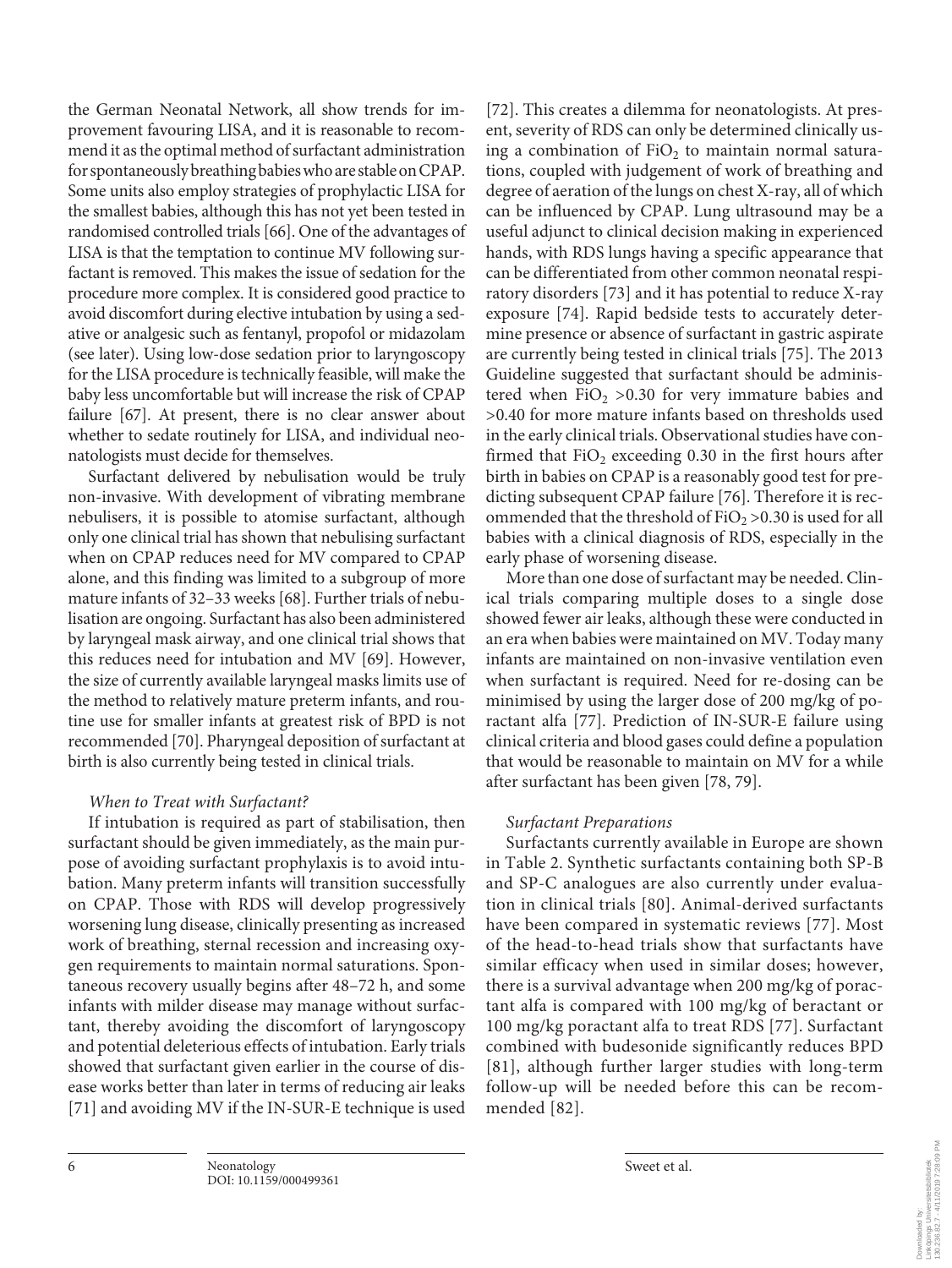| Generic name   | Trade name | Source  | Manufacturer                | Dose (volume)                       |
|----------------|------------|---------|-----------------------------|-------------------------------------|
| Beractant      | Survant    | Bovine  | Ross Laboratories (USA)     | 100 mg/kg/dose $(4 \text{ mL/kg})$  |
| Bovactant      | Alveofact  | Bovine  | Lyomark (Germany)           | 50 mg/kg/dose (1.2 mL/kg)           |
| Poractant alfa | Curosurf   | Porcine | Chiesi Farmaceutici (Italy) | 100-200 mg/kg/dose (1.25-2.5 mL/kg) |

**Table 2.** Surfactant preparations (animal-derived) licensed in Europe in 2018

*Recommendations*

- 1 Babies with RDS should be given an animal-derived surfactant preparation (**A1**).
- 2 A policy of early rescue surfactant should be standard (**A1**), but there are occasions when surfactant should be given in the delivery suite, such as when intubation is needed for stabilisation (**A1**).
- 3 Babies with RDS should be given rescue surfactant early in the course of the disease. A suggested protocol would be to treat babies who are worsening when  $FiO<sub>2</sub> > 0.30$  on CPAP pressure of at least 6 cm H2O (**B2**).
- 4 Poractant alfa at an initial dose of 200 mg/kg is better than 100 mg/kg of poractant alfa or 100 mg/kg of beractant for rescue therapy (**A1**).
- 5 LISA is the preferred mode of surfactant administration for spontaneously breathing babies on CPAP, provided that clinicians are experienced with this technique (**B2**).
- 6 A second and occasionally a third dose of surfactant should be given if there is ongoing evidence of RDS such as persistent high oxygen requirement and other problems have been excluded (**A1**).

#### **Oxygen Supplementation beyond Stabilisation**

In the last 3 years, little has changed in terms of refining previous recommendations for oxygen saturation targeting based on data from the NeOProm collaboration [83]. Targeting lower saturations (85–89 vs. 91–95%) reduces risk of severe retinopathy of prematurity (ROP) but at expense of increasing mortality (relative risk [RR] 1.17; 95% confidence interval [CI] 1.04–1.31) and NEC. Recommendations have therefore remained the same, targeting saturations between 90 and 94% by setting alarm limits between 89 and 95% although it is acknowledged that ideal oxygen saturation targets are still unknown [84]. Episodes of intermittent hypoxaemia and bradycardia are associated with increased risk of late death or disability at 18 months, and these should be avoided if possible [85]. Recent targeting of higher saturations is associated with an increase in need for treatment for ROP [86], and in Sweden the effect of increased risk of ROP has negated the sensitivity of poor postnatal growth for prediction of ROP [87]. Servo-controlled oxygen algorithms are now sufficiently developed

to maintain saturations within targeted range more of the time both with ventilated infants and those receiving noninvasive respiratory support, although no studies have been sufficiently powered to determine if there are any beneficial effects on outcome [88, 89].

*Recommendations*

- 1 In preterm babies receiving oxygen, the saturation target should be between 90 and 94% (**B2**).
- 2 Alarm limits should be set to 89 and 95% (**D2**).

# **Non-Invasive Respiratory Support**

Recently, it has been emphasised that preterm infants should be managed without MV where possible and if ventilation is needed to minimise the time an endotracheal tube is used. Use of non-invasive respiratory support has increased with an expansion of methods to achieve it, but there is often a paucity of evidence to determine which method is most effective. CPAP has been used for over 40 years with early trials showing that it improves oxygenation, regulates breathing and is effective at reducing reintubation following extubation [90]. CPAP is now recommended as the optimal first mode of respiratory support although other modes of non-invasive support from birth are being tested in clinical trials [91].

CPAP involves delivering gas, ideally heated and humidified, with a measurable and controllable pressure. This pressure is transmitted using an interface such as short soft nasal prongs or mask connected tightly to the baby's face creating a seal. Pressures conveyed to the nasopharynx are typically kept between 5 and 9 cm  $H_2O$ providing several theoretical benefits including splinting the upper airway, maintaining lung expansion and preventing end-expiratory alveolar collapse [92]. Higher pressures improve oxygenation but potentially increase risk of air leak. Using an underwater seal to generate the pressure, or "Bubble CPAP," generates small fluctuations around the set pressure which some believe offers additional advantage [93]. Using a flow driver to generate CPAP has the theoretical advantage of offloading expira-

Consensus Guidelines on the Management of RDS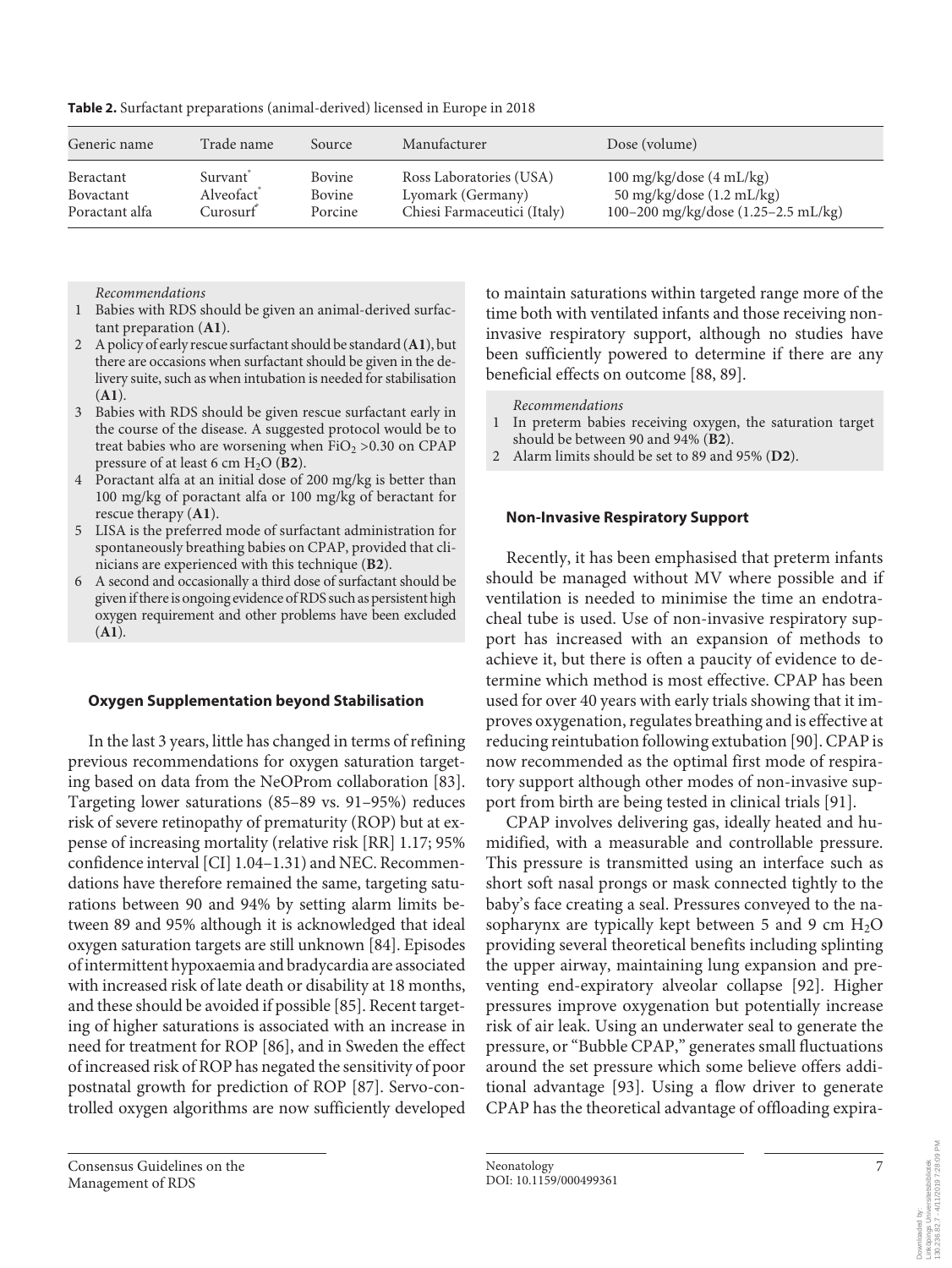tory work of breathing (the Coanda effect), although no important clinical differences have been shown among devices used to deliver CPAP, but the simplicity of bubble CPAP systems allows their use in low-income settings [94]. Trials comparing interfaces show no differences between nasal prongs and short pharyngeal tubes for initial stabilisation in the delivery room [50], but for prolonged use nasal masks may be most effective [95]. All CPAP interfaces carry a risk of facial distortion and nasal trauma. When weaning smaller babies from CPAP, gradual reduction rather than sudden cessation of pressure results in greater likelihood of weaning on the first attempt [96].

Bi-level CPAP or BIPAP is a variant of CPAP that uses small pressure differences between inspiratory and expiratory phases. These are typically delivered through CPAP flow driver devices and generate low PIP of about 9–11 cm H2O generally using fairly low rates of around 20 and long inspiratory times of about 0.8 s. Although popular, there is no evidence that BIPAP confers any advantage over CPAP, and any clinical differences may simply reflect a higher overall mean airway pressure [97]. Modern ventilators with flow and pressure sensors also provide nasal intermittent positive pressure ventilation, or NIPPV, using pressures similar to those used for invasive MV. These breaths can be synchronised with breathing efforts using either an abdominal capsule or by detection of small pressure changes in the circuit. Recent meta-analyses of studies where NIPPV has been used as an alternative to CPAP following extubation show that it reduces need for re-ventilation and air leaks but without any reduction in BPD [98]. Synchronisation of nasal ventilation may result in the best outcomes. There is insufficient evidence to recommend NIPPV as primary mode of respiratory support in the delivery room. Nasal interfaces have also been used with high frequency oscillatory ventilation (HFOV), but results have been inconclusive [99, 100].

Heated humidified HFNC are increasingly used as an alternative to CPAP. With HFNC, heated/humidified gas is delivered to the nostrils with nasal catheters that are specifically designed not to occlude the nostrils, typically at flows of between 2 and 8 L/min, with weaning of flow rate determined clinically by  $FiO<sub>2</sub>$  remaining low and judgement of work of breathing [101]. Whilst an amount of pressure is invariably generated within the nasopharynx, the primary mode of action probably relates to gas conditioning and nasopharyngeal dead space  $CO<sub>2</sub>$  washout. In clinical trials, HFNC is broadly equivalent to CPAP for babies >28 weeks coming off MV with greater ease of use and less nasal trauma, although there is less evidence for smaller babies [102]. Centres familiar with

the use of HFNC argue that with experience it can be used for initial support even in some of the smallest babies [103, 104]. In the HIPSTER trial, HFNC was compared with CPAP as a primary mode of support in the delivery room for infants >28 weeks, but the trial was stopped early because more infants started on HFNC needed rescue with CPAP [54]. At present, CPAP remains the preferred initial method of non-invasive support.

There are likely to be further refinements of non-invasive support over the next few years. Better synchronisation of ventilator support with the baby's own breathing efforts can be achieved using neurally adjusted ventilator assistance, and large clinical trials of these newer modes of support are urgently needed [105].

#### *Recommendations*

- 1 CPAP should be started from birth in all babies at risk of RDS, such as those <30 weeks' gestation who do not need intubation for stabilisation (**A1**).
- 2 The system delivering CPAP is of little importance; however, the interface should be short binasal prongs or mask with a starting pressure of about 6–8 cm H2O (**A2**). Positive end-expiratory pressure (PEEP) can then be individualised depending on clinical condition, oxygenation and perfusion (**D2**).
- 3 CPAP with early rescue surfactant is considered optimal management for babies with RDS (**A1**).
- 4 Synchronised NIPPV, if delivered through a ventilator rather than BIPAP device, can reduce extubation failure but may not confer long-term advantages such as reduction in BPD (**B2**).
- 5 During weaning, HFNC can be used as an alternative to CPAP for some babies with the advantage of less nasal trauma (**B2**).

#### **MV Strategies**

Despite best intentions to maximise non-invasive support, many small infants will initially require MV, and about half of those less than 28 weeks' gestation will fail their first attempt at extubation with these having higher mortality and morbidity [106]. The aim of MV is to provide "acceptable" blood gases whilst avoiding lung injury which is typically caused by too high or too low pressure delivery. The principle of MV is to inflate atelectatic lung, optimising lung volume for even distribution of tidal volumes at pressures set to prevent atelectasis and over-distension. Over-inflation increases risk of air leaks such as pneumothorax and pulmonary interstitial emphysema. Ventilation at too low a pressure risks areas of lung becoming repeatedly atelectatic during expiration, which can generate inflammation.

Modern ventilators with flow sensors can reasonably accurately measure gas volumes entering and leaving the en-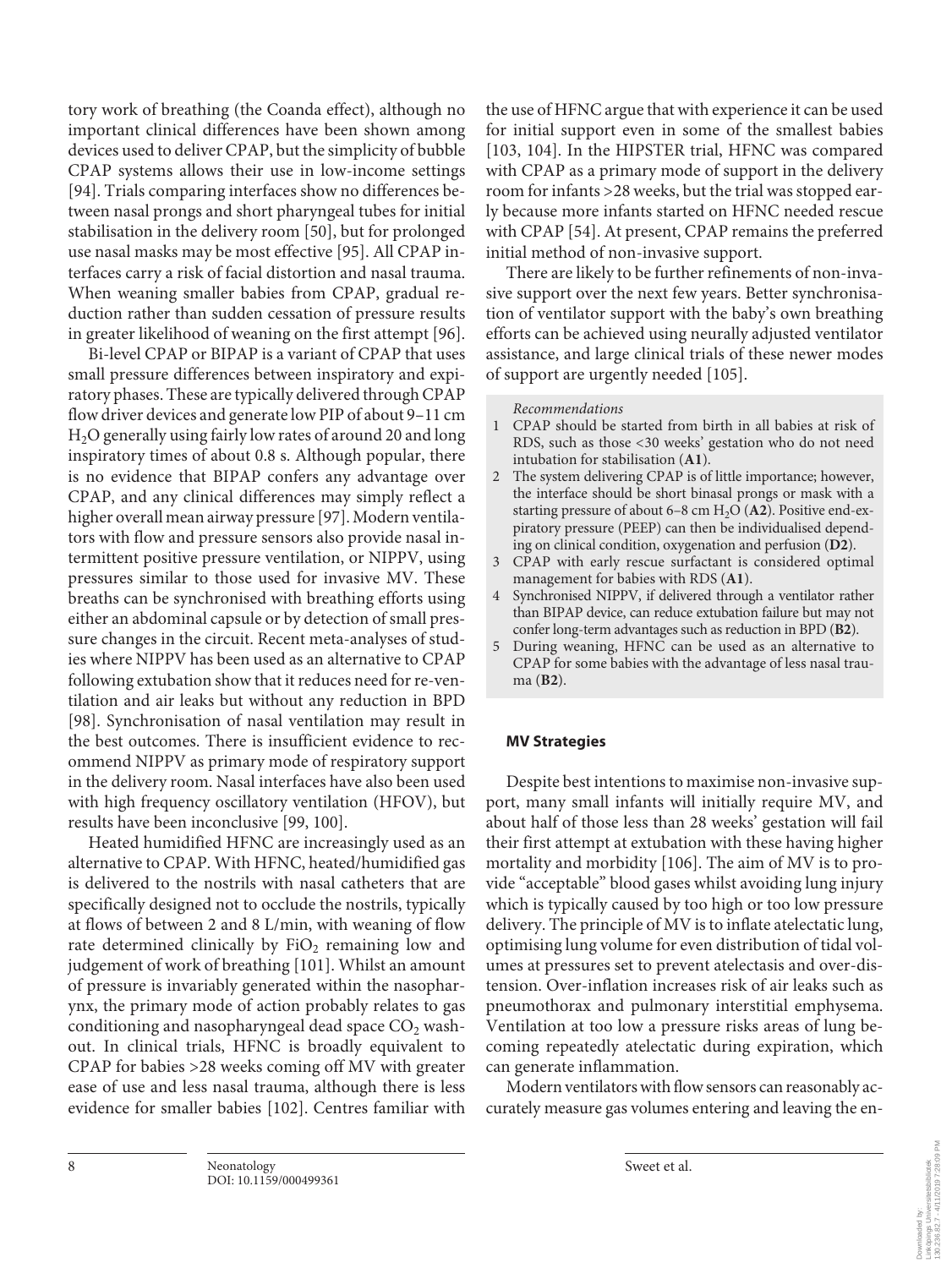dotracheal tube and use this information to apply limits to the amount of support delivered in order to prevent lung over-distension. Volume-targeted ventilation (VTV) enables clinicians to ventilate with less variable tidal volumes and real-time weaning of pressure as lung compliance improves. VTV compared with time-cycled pressure ventilation results in less time on the ventilator, fewer air leaks and less BPD [107]. An initial set tidal volume of about 5 mL/ kg and an estimated maximum PIP according to observation of chest movement may need to be adjusted according to the baby's own respiratory efforts and gas exchange assessment. The required set tidal volume may need to be increased with increasing postnatal age if the baby remains ventilated [108]. Maintaining an "open lung" is achieved by adjusting PEEP with optimal level for a given baby being defined as that at which  $FiO<sub>2</sub>$  is at its lowest with acceptable blood gases and haemodynamic stability [109]. Supporting the infants' own respiratory efforts with modes such as pressure support rather than synchronised intermittent mandatory ventilation also seems sensible even though no differences in clinical outcomes have been shown [110].

HFOV is an alternative strategy to conventional MV allowing gas exchange to be achieved using very small tidal volumes delivered at very fast rates with the lung held open at optimal inflation using a continuous distending pressure (CDP). The optimal CDP on HFOV is determined clinically by finding the pressure at which oxygenation deteriorates during stepwise reduction from full inflation and aiming for  $1-2$  cm  $H_2O$  above this [111]. Studies comparing HFOV to conventional MV show modest reductions in BPD favouring HFOV, although there is a relative paucity of trials where volume targeting is used in the conventional MV arm [112]. Volume targeting in HFOV may reduce  $CO<sub>2</sub>$  variability and allow even lower tidal volumes to be used [113]. Neurally adjusted ventilator assistance ventilation offers the potential for better synchronisation of ventilator support with infants' own respiratory needs in real time, but further research on effectiveness of this mode is required before it can be recommended [114]. Modern ventilators now also have the option of servo-controlled oxygen delivery. This increases time spent in the desired saturation range and reduces hyperoxia, but there are no trials to show this improves outcomes [115, 116]. Whatever ventilation mode is used within an individual unit, it is important that all staff are familiar with its use.

Once stabilised on MV and spontaneous breathing is present, clinicians should immediately consider strategies for weaning. There is no evidence favouring any particular weaning protocol [117]. Hypocarbia and severe hypercarbia are associated with worse outcomes and should be avoided by regular or continuous assessment of  $CO<sub>2</sub>$ . VTV mode enables automatic weaning of PIP in real-time as compliance improves. Some babies will only require ventilation for a very short period of time, particularly those with RDS following surfactant therapy who can be rapidly weaned to low ventilator settings. Early extubation of even the smallest babies is encouraged provided it is judged clinically safe [118]. Infant's size, absence of growth restriction,  $FiO<sub>2</sub>$  and blood gases are all determinants of extubation success [106]. Keeping small babies on low-rate MV for longer does not improve chance of extubation success [119]. Extubation may be successful from 7 to 8 cm  $H_2O$ MAP on conventional modes and from 8 to 9 cm  $H_2O$  CDP on HFOV. Spontaneous breathing tests to predict extubation readiness are sometimes used but there is little evidence to show they are effective [120]. Extubating to a relatively higher CPAP pressure of  $7-9$  cm  $H<sub>2</sub>O$  or NIPPV will improve chance of success [121]. Several other strategies have been used specifically to shorten duration of MV including permissive hypercarbia, caffeine therapy, postnatal steroid treatment and avoiding over-use of sedation.

# *Permissive Hypercarbia*

Targeting arterial  $CO<sub>2</sub>$  levels in the moderately hypercarbic range is an accepted strategy to reduce time on MV [122]. The PHELBI trial explored tolerating even higher PaCO<sub>2</sub> up to about 10 kPa compared to 8 kPa in preterm babies <29 weeks for the first 14 days. Analysis was performed on 359 of a planned 1,534 infants after the study was stopped early, and there was no difference in the primary outcome of death or BPD but trends to worse outcomes in the higher target group [123]. Follow-up of this cohort and others suggests no long-term adverse sequelae of permissive hypercarbia and it is therefore reasonable to allow moderate elevation of  $PaCO<sub>2</sub>$  during weaning provided the pH is acceptable [124].

# *Caffeine Therapy*

Optimising success of non-invasive support involves use of caffeine therapy as a respiratory stimulant. Most information about the clinical effects of caffeine comes from the Caffeine for Apnea of Prematurity (CAP) study cohort where 2,006 babies <1,251 g coming off ventilation or with apnoeic episodes were randomised to caffeine or placebo. Caffeine facilitated earlier extubation with reduction in BPD and better neurodevelopmental outcomes at 18 months [125, 126]. In this cohort, at age 11 years the caffeine-treated children had better respiratory function [127] and reduced risk of motor impairment [128]. Caffeine prophylaxis soon after admission has become standard based

-inköpings Universitetsbibliotek<br>130.236.82.7 - 4/11/2019 7:28:09 PM 130.236.82.7 - 4/11/2019 7:28:09 PMLinköpings Universitetsbibliotek Downloaded by: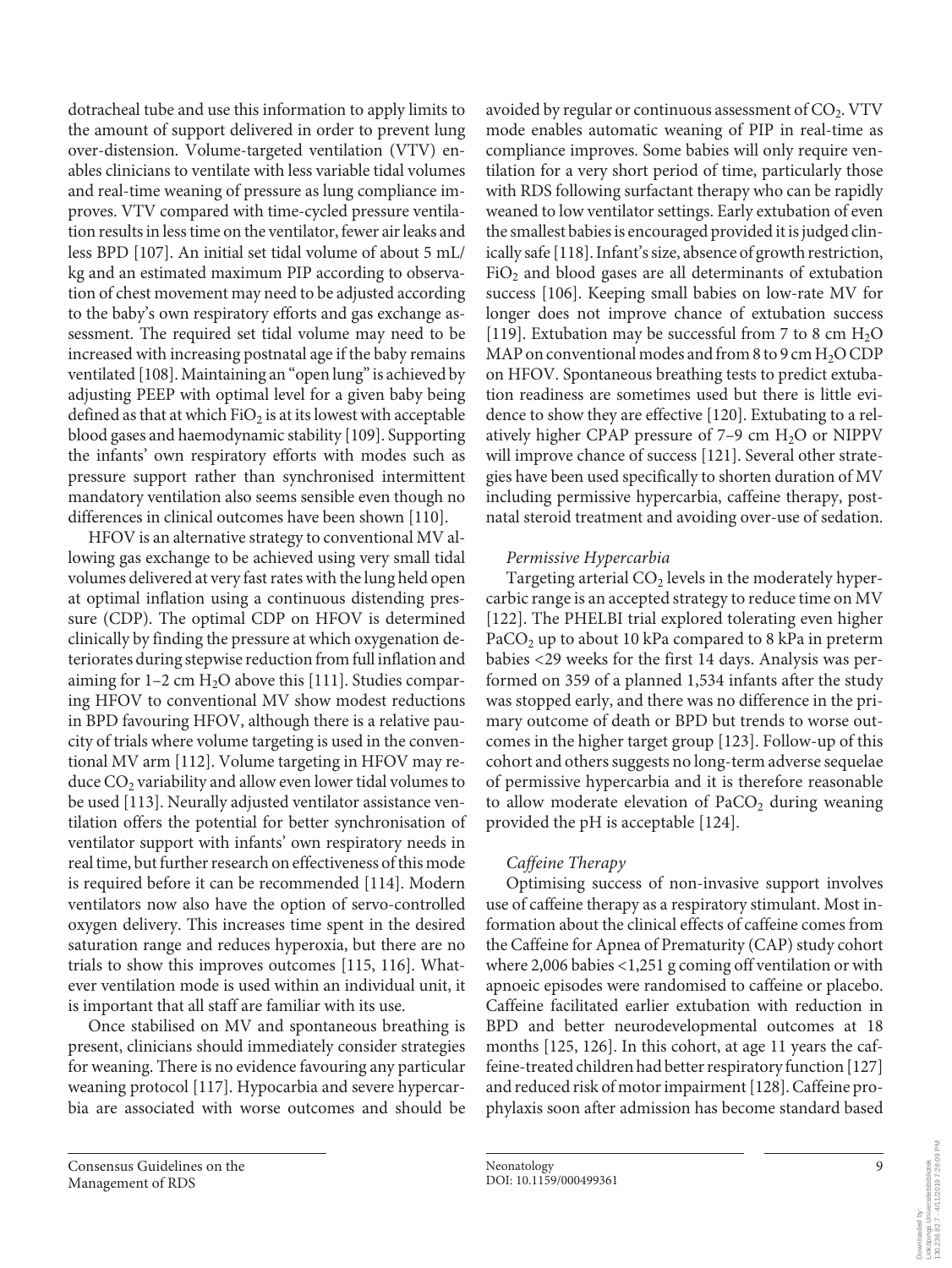on cohort studies showing that earlier initiation of caffeine is associated with better outcomes [129]; however, a clinical trial of prophylactic caffeine versus placebo was abandoned early because of perceived worse outcome in the caffeine-treated group [130]. The standard dosing regimen of caffeine citrate is loading with 20 mg/kg followed by maintenance of 5–10 mg/kg/day. Higher doses of up to 20 mg/kg/day may be even more effective [131], but this needs further testing in randomised trials as higher doses are also associated with increased risk of cerebellar haemorrhage, hypertonicity and increased seizure burden [132].

# *Postnatal Steroids*

Despite best efforts to optimise use of non-invasive support, some infants will remain on MV with the risk of lung inflammation and increased risk of BPD. Breaking this cycle using systemic corticosteroids is possible, and there are now over 50 randomised controlled trials studying the risks and benefits of various corticosteroid regimens [133, 134]. Dexamethasone increases the chance of successful extubation and reduces BPD but at the expense of increased risk of neurodevelopmental sequelae if used in the first week [133, 135]. We previously recommended that the smallest effective dose should be used and only for babies at highest risk of BPD such as those who remain ventilatordependent after 1–2 weeks. There is anecdotal evidence that starting doses of dexamethasone as low as 0.05 mg/kg/ day might be effective [136, 137] but the Minidex RCT failed to recruit enough participants to confirm this. Lowdose prophylactic hydrocortisone also reduced BPD [138] with improved neurological outcomes in a subgroup of infants of less than 25 weeks' gestation [139].

Inhaled budesonide seems an obvious logical alternative to systemic steroids. A recent Cochrane review of early inhaled budesonide suggests a reduction in BPD [140]. The NEUROSIS trial specifically designed and powered to answer this question confirmed that prophylactic inhaled budesonide reduces both persistent ductus arteriosus (PDA) and BPD; however, there was a worrying trend towards increased mortality before discharge [141]. Follow-up of the NEUROSIS trial cohort showed no difference in neurodevelopmental outcomes but again raised concerns about excess mortality in infants randomised to receive budesonide [142]. Meta-analysis of 17 trials of early or late inhaled corticosteroids including 1807 babies showed significant reduction in BPD (RR [95% CI] 0.79 [0.68–0.92]) without any increase in mortality (RR [95% CI] 1.04 [0.59–1.68]) offering reassurance that inhaled corticosteroids could be added to current management of developing BPD in preterm infants [140, 143].

# **Pain and Sedation**

Sedation and analgesia are controversial issues in RDS management [144]. The number of painful procedures experienced in the first month of life is associated with lower cognitive development and head circumference at 1 year, although this is unlikely to be direct cause and effect [145]. Whilst the comfort of the baby needs to be considered, there is a tension between appropriate analgesia and the effects of sedation causing harm particularly when there is an emphasis of minimising duration of invasive respiratory support. Laryngoscopy is undoubtedly uncomfortable, but when attempting LISA there is a better chance of achieving a success without sedation [67]. For planned non-urgent intubations, many clinicians prefer to use a combination of a short-acting opiate, muscle relaxant and atropine to maximise comfort [146] and improve chances of successful intubation [147]. Longer-acting muscle relaxants like vecuronium may increase the need for ventilation and should not be used [148]. Routine sedation of ventilated neonates with opiates or midazolam is not supported by evidence [149, 150]. Sucrose analgesia and other non-pharmacological methods may be employed to reduce minor procedural pain [151].

### *Recommendations*

- 1 After stabilisation, MV should be used in babies with RDS when other methods of respiratory support have failed (**A1**). Duration of MV should be minimised (**B2**).
- 2 The primary choice of ventilation mode is at discretion of clinical team; however, if conventional MV is used, targeted tidal volume ventilation should be employed (**A1**).
- 3 When weaning from MV, it is reasonable to tolerate a modest degree of hypercarbia provided the pH remains above 7.22 (**B2**).
- 4 Caffeine should be used to facilitate weaning from MV (**A1**). Early caffeine should be considered for babies at high risk of needing MV such as those on non-invasive respiratory support (**C1**).
- 5 A short tapering course of low dose or very low dexamethasone should be considered to facilitate extubation in babies who remain on MV after 1–2 weeks (**A2**).
- 6 Inhaled budesonide can be considered for infants at very high risk of BPD (**A2**).
- 7 Opioids should be used selectively when indicated by clinical judgment and evaluation of pain indicators (**D1**). The routine use of morphine or midazolam infusions in ventilated preterm infants is not recommended (**A1**).

# **Monitoring and Supportive Care**

To achieve best outcomes for preterm babies with RDS, optimal supportive care with monitoring physiological variables is important. Oxygen blenders should be avail-

Dominicacion oy:<br>Linköpings Universitetsbibliotek<br>130.236.82.7 - 4/11/2019 7:28:09 PM 130.236.82.7 - 4/11/2019 7:28:09 PMLinköpings Universitetsbibliotek Downloaded by: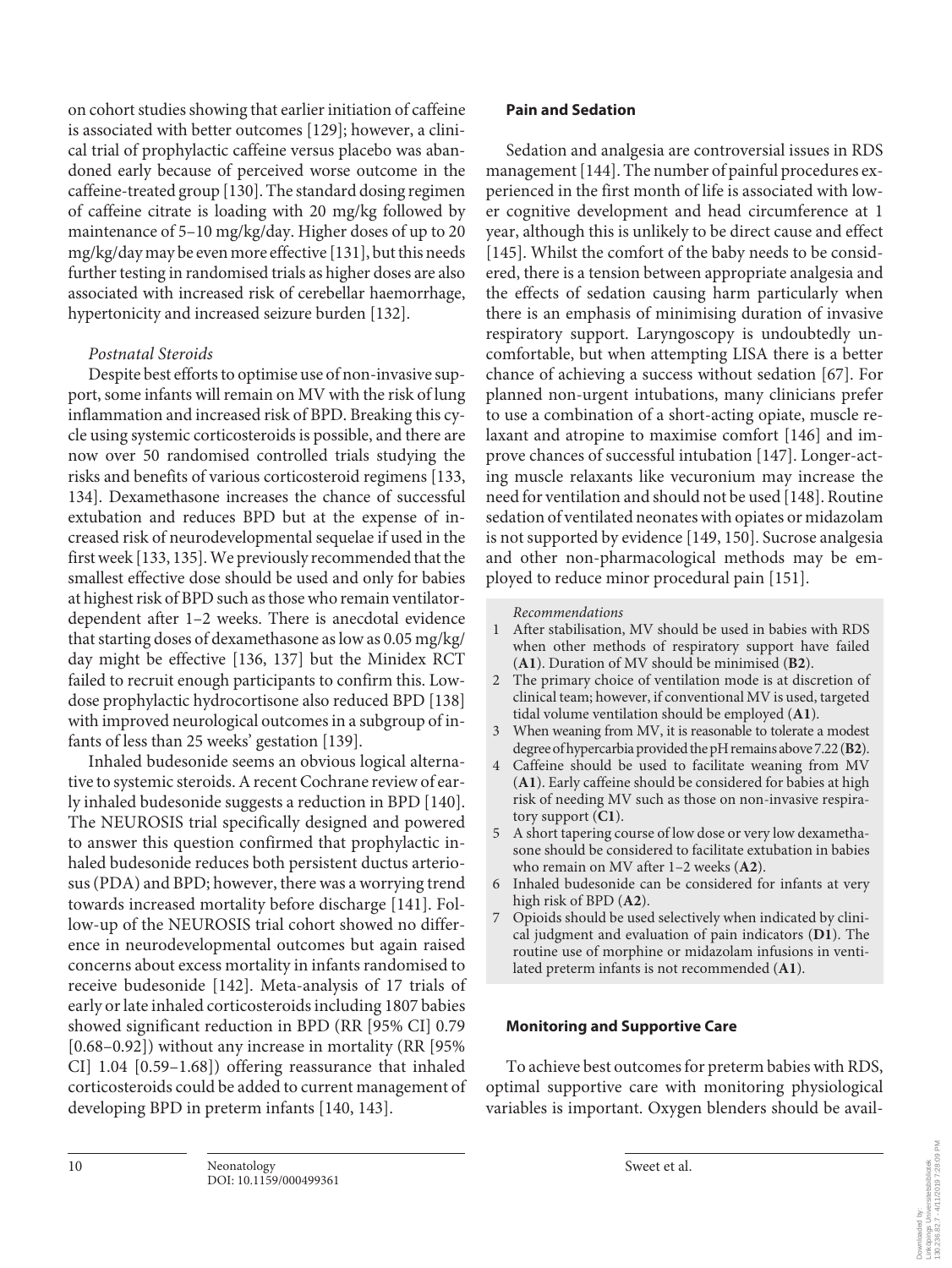able in the delivery room and in the NICU. Pulse oximetry from birth provides information of response to stabilisation. In the NICU, there should be access to continuous pulse oximetry, ECG monitoring and monitoring of PaCO<sub>2</sub> levels. Detection of exhaled  $CO<sub>2</sub>$  can ensure correct placement of endotracheal tubes, and continuous measurement of end-tidal  $CO<sub>2</sub>$  also gives useful information showing trends in gas exchange. Umbilical arterial cannulation is indicated if it is anticipated there will be need for regular blood gas analyses. Transcutaneous oxygen and  $CO<sub>2</sub>$  monitoring can also be used to access continuous information for trending but can cause skin injury especially in the most immature infants [152]. Methods of monitoring cerebral oxygenation are also available with potential to assess cerebral saturation, but no clear clinical benefit has been identified [153]. Close monitoring of serum electrolytes and haematological values is necessary ideally using micro-sampling techniques. Blood pressure should be recorded by indwelling arterial lines or intermittently using approved oscillometric devices. Aroundthe-clock access to radiology services and portable ultrasound is also essential as these are often used to confirm RDS diagnosis, exclude air leaks and confirm correct placement of endotracheal tubes and central lines.

# *Temperature Control*

Maintaining body temperature between 36.5 and 37.5 °C at all times is recommended [33] as hypothermia is associated with worse outcome, although it is unclear if this is direct cause and effect [154]. After birth, immediate wrapping in a polythene bag under a radiant warmer reduces heat loss [53]. Servo-controlled incubators with skin temperature set at 36.5 °C decrease neonatal mortality [155]. Following stabilisation, infants should be nursed in incubators with high relative humidity to reduce insensible water losses. For the smallest babies, humidity of 60–80% should be used initially and reduced as skin integrity improves. Kangaroo Mother Care (KMC) is an effective means of maintaining temperature and improving outcomes in lower income settings and is increasingly being used in NICU to maximise maternal-infant bonding even in ventilated babies with the potential for benefits beyond hospital discharge [156, 157].

# *Antibiotics*

Antibiotics are often started in babies with RDS until sepsis has been ruled out but policies should be in place to narrow the spectrum and minimise unnecessary exposure. Routine antibiotic prophylaxis may do more harm than good [158]. Guidelines usually offer advice on when to screen for sepsis based on additional risk factors such as maternal chorioamnionitis or early signs of septicaemia to ensure that antibiotics are only prescribed for those at greatest risk [159]. It is reasonable not to use routine antibiotics in preterm babies with RDS at low risk such as following planned delivery by elective CS. If screening is necessary, then antibiotics are started empirically whilst waiting for test results. For those who have been started empirically on antibiotics, the shortest possible course should be used and stopping after 36 h is achievable and considered good practice [160].

# *Early Fluids and Nutritional Support*

The smallest infants have very high initial transcutaneous losses of water, and water and sodium move from the interstitial to the intravascular compartments making fluid balance challenging. Typically, fluids are initiated at about 70–80 mL/kg/day and adjustments individualised according to fluid balance, weight change and serum electrolyte levels. A modest early postnatal weight loss is normal. Regimens with more restricted fluids have better outcomes with reductions in PDA, NEC and BPD [161]. Delaying introduction of sodium supplementation until beyond the third day or 5% weight loss will also improve outcome [162]. Parenteral nutrition should be started immediately as enteral feeding is initially limited. Early initiation of higher levels of parenteral amino acids results in less postnatal growth failure and an increase in positive protein balance [163]. At least 1.5 g/kg intravenous protein [164] and 1–2 g/kg lipids should be started from day one and increased to a maximum of 3.5 g/kg amino acid [165]. For stable infants, a small amount (0.5–1 mL/kg/h) of breast milk can be started early to initiate enteral feeding [166]. There is no evidence of increased NEC with advancing feeds fairly rapidly up to 30 mL/kg/day in stable VLBW babies [167]. Mother's milk is the preferred option for initiation of feeding; however, if not available then pasteurised donor breast milk is better than formula for reducing risk of NEC but will result in slower postnatal growth [168].

*Recommendations*

- 1 Core temperature should be maintained between 36.5 and 37.5 °C at all times (**C1**).
- 2 Most babies should be started on intravenous fluids of 70–80 mL/kg/day in a humidified incubator, although some very immature babies may need more (**C2**). Fluids must be tailored individually according to serum sodium levels, urine output and weight loss (**D1**).
- 3 Parenteral nutrition should be started from birth. Amino acids 1–2 g/kg/day should be started from day one and quickly built up to 2.5–3.5 g/kg/day **(C2)**. Lipids should be started from day one and built up to a maximum of 4.0 g/kg/day if tolerated (**C2**).
- 4 Enteral feeding with mother's milk should be started from the first day if the baby is haemodynamically stable (**B2**).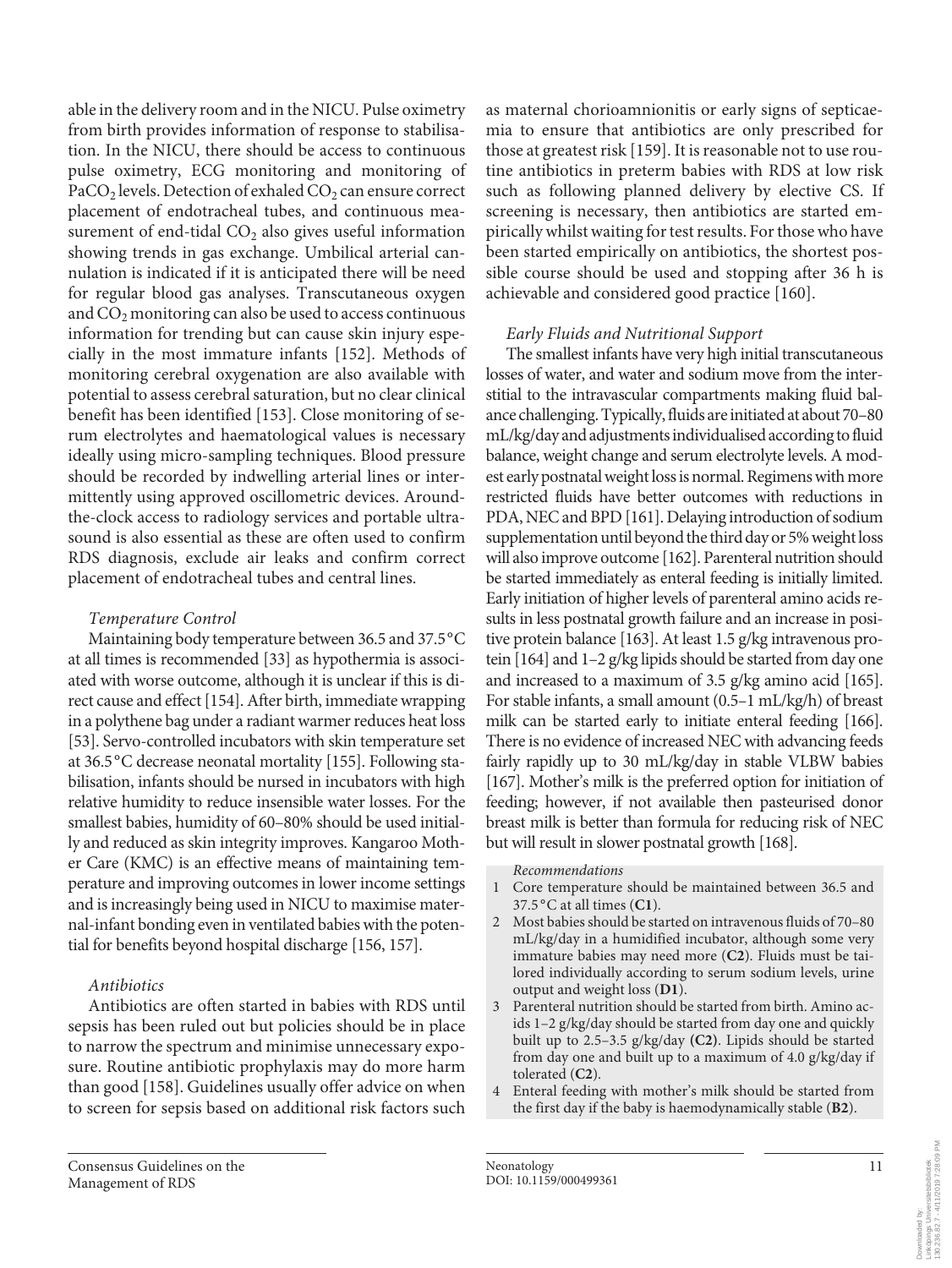## **Managing Blood Pressure and Perfusion**

Antenatal steroids, delayed cord clamping and avoidance of MV are associated with higher mean blood pressure after birth. Hypotension and low systemic blood flow are associated with adverse long-term outcome, although thresholds for intervention and optimal treatment are unclear [169]. Blood pressure is lower with decreasing gestation and increases gradually over the first 24 h of life but varies widely at each gestational age [170]. Defining hypotension as a mean arterial pressure less than gestational age in weeks is widely accepted; however, many babies with RDS will breach this threshold and there is no evidence that treating "numerically defined" hypotension will influence outcome [169, 171]. Neonatologist-performed functional echocardiography is a useful adjunct to assessment of hypotension which may be related to hypovolaemia, large left-to-right ductal shunts or myocardial dysfunction, although formal governance of training for this skill is needed in Europe [172]. Hypovolaemia is probably over-diagnosed, and administration of saline boluses is associated with poorer outcomes [173]. Dopamine is more effective than dobutamine at increasing blood pressure in hypotensive infants, although dobutamine or epinephrine may be a more rational choice in the setting of reduced ventricular function [174]. Randomised trials exploring thresholds for intervention with inotropes have been unsuccessful due to poor recruitment; however, a recent observational study showed that preterm infants treated for isolated hypotension, defined as mean arterial pressure less than gestational age, had a higher survival rate raising caution about "permissive hypotension" [175]. Hydrocortisone is also a reasonable choice for extremely preterm infants with hypotension, particularly those with documented low serum cortisol [176, 177].

PDA may provide clinical problems for very preterm babies with RDS. All infants start life with an open ductus arteriosus, and most will close spontaneously. Cyclooxygenase inhibitors such as indomethacin or ibuprofen promote ductal closure, although ibuprofen has fewer side effects [178]. Paracetamol can also promote successful ductal closure perhaps with fewer renal side effects than ibuprofen [179]. Meta-analyses of all available studies suggest high-dose oral ibuprofen gives better PDA closure rates than intravenous ibuprofen or indomethacin, although no particular regimen compared with placebo influenced any important long-term outcome [180]. Routine indomethacin or ibuprofen treatment of all infants to promote PDA closure is not considered good practice [181]. Permissive tolerance of PDA is a strategy which is being studied in

clinical trials [182]. Surgical ligation of PDA should only be considered if medical therapy has failed and the PDA is causing significant clinical problems [183].

Maintaining a reasonable haemoglobin (Hb) concentration is also important. Randomised trials comparing targeting more restrictive versus more liberal Hb concentrations (about 1–2 g/dL lower) result in reduced need for blood transfusion without affecting hospital outcomes, and recent British Committee for Standards in Haematology based their thresholds on these more restrictive thresholds [184]. However post hoc analysis of long-term follow-up data from one study showed some better cognitive outcomes in those with more liberal Hb thresholds highlighting the need for further studies in this area [185, 186]. It remains unclear whether a liberal or restrictive transfusion policy is best.

#### *Recommendations*

- 1 Treatment of hypotension is recommended when it is confirmed by evidence of poor tissue perfusion such as oliguria, acidosis and poor capillary return rather than purely on numerical values (**C2**).
- 2 If a decision is made to attempt therapeutic closure of the PDA then indomethacin, ibuprofen or paracetamol can be used (**A2**).
- 3 Haemoglobin (Hb) concentration should be maintained within acceptable limits. Hb thresholds for infants with severe cardiopulmonary disease are 12 g/dL (HCT 36%), 11 g/ dL (HCT 30%) for those who are oxygen dependent and 7 g/ dL (HCT 25%) for stable infants beyond 2 weeks of age (**C2**).

#### **Miscellaneous**

Since the 2010 Guidelines, we have included a brief section on aspects of RDS management that arise infrequently. Genetic mutations affecting surfactant systems such as congenital SP-B and ABCA3 deficiency are usually fatal and beyond the scope of this guideline. Surfactant therapy may also be useful in situations where secondary surfactant inactivation occurs such as ventilated babies with severe pneumonia [187], pulmonary haemorrhage [188] or meconium aspiration syndrome [189]. There are no indications for routine or rescue use of inhaled nitric oxide (iNO) in preterm babies [190]. However, iNO continues to be used particularly in the setting of PPROM and documented pulmonary hypertension based on the observation that oxygenation can be acutely improved, although evidence for improved longer term outcomes is weak [191], and there is new evidence of an association between iNO therapy and childhood cancer [192]. Until clinical trials are completed, decisions regarding use of this expensive therapy should be taken on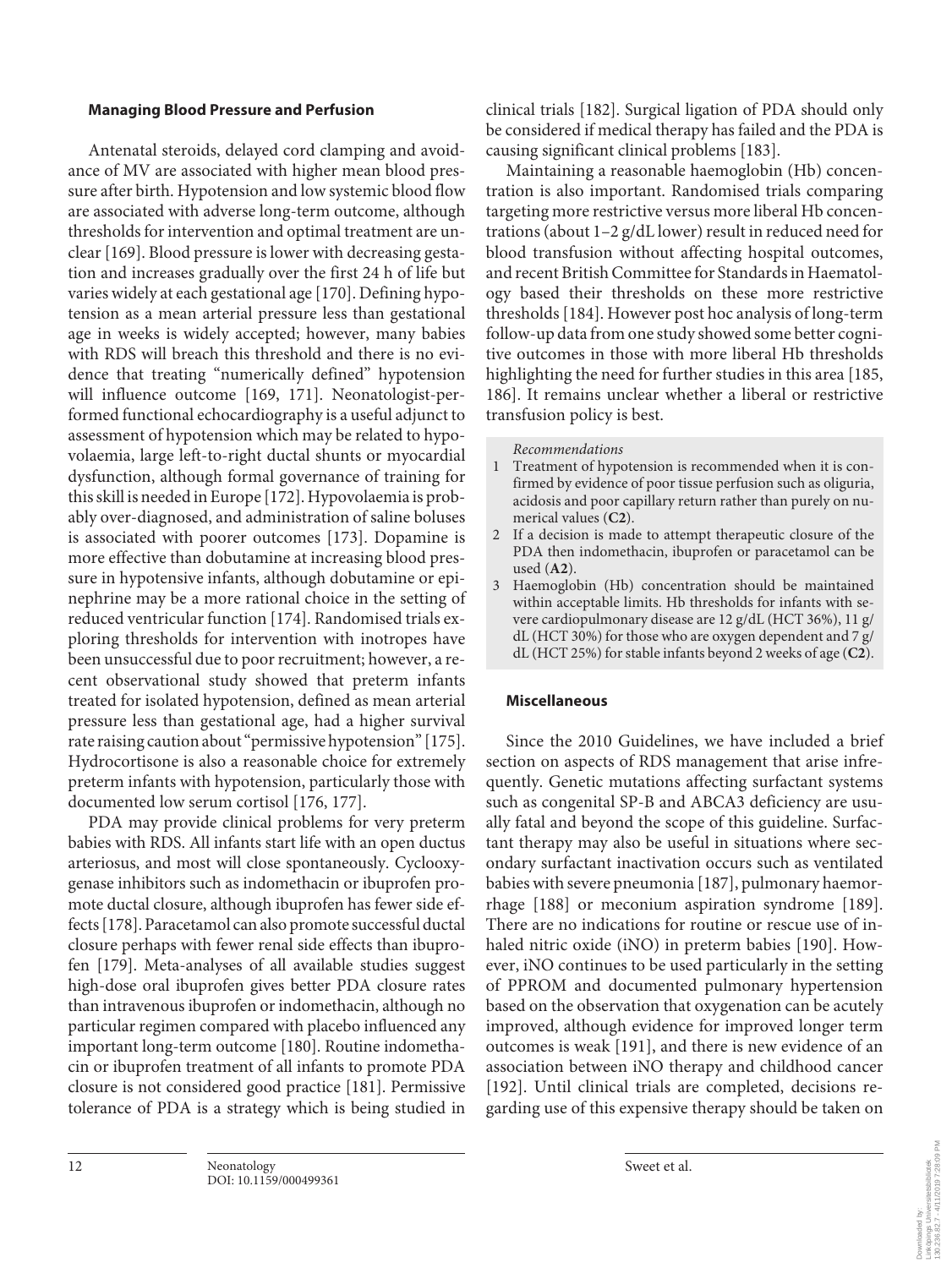a case by case basis and treatment stopped quickly if there is no obvious response.

#### *Recommendations*

- 1 Surfactant can be used for RDS complicated by congenital pneumonia (**C2**).
- 2 Surfactant therapy can be used to improve oxygenation following pulmonary haemorrhage (**C1**).
- 3 Use of iNO in preterm babies should be used with caution and limited to those in clinical studies or as a therapeutic trial when there is severe documented pulmonary hypertension (**D2**).

## **Appendix**

*Summary of Recommendations*

# **Disclosure Statement**

A European panel of experts was convened under the auspices of the European Society of Paediatric Research (ESPR) to update evidence-based guidelines on the management of RDS. The guidelines were prepared using evidence-based methods as summarised in Table 1. Henry Halliday and Christian Speer are or have been consultants to Chiesi Farmaceutici, Parma, the manufacturer of a leading animal-derived surfactant preparation used to treat RDS and a caffeine product for treatment of apnoea of prematurity. Virgilio Carnielli is a member of the Chiesi Farmaceutici Advisory Board. Henry Halliday and Christian Speer are joint Chief Editors of Neonatology.

| Prenatal care                            | Preterm babies at risk of RDS should be born in centres where appropriate care including MV is available.<br>Judicious antenatal assessment should include risk of preterm delivery and need for maternal<br>$\bullet$<br>corticosteroids if risk is moderate or high. Tocolytics can be used to allow time for steroids to take effect or<br>for safe transfer where appropriate.<br>Magnesium sulphate should be given to mothers with impending preterm delivery.<br>$\bullet$                                                                                                                                                                                                                                                                                                                                                                                                                                                                                                                                                                                                                                                                                                                                                                                                                                                                                                                                                                                                   |
|------------------------------------------|-------------------------------------------------------------------------------------------------------------------------------------------------------------------------------------------------------------------------------------------------------------------------------------------------------------------------------------------------------------------------------------------------------------------------------------------------------------------------------------------------------------------------------------------------------------------------------------------------------------------------------------------------------------------------------------------------------------------------------------------------------------------------------------------------------------------------------------------------------------------------------------------------------------------------------------------------------------------------------------------------------------------------------------------------------------------------------------------------------------------------------------------------------------------------------------------------------------------------------------------------------------------------------------------------------------------------------------------------------------------------------------------------------------------------------------------------------------------------------------|
| Delivery room<br>stabilisation           | Aim to delay cord clamping at birth by at least 1 min<br>$\bullet$<br>Stabilise preterm babies (<28 weeks' GA) in a plastic bag under a radiant warmer to prevent heat loss.<br>$\bullet$<br>Gently support breathing using CPAP if possible, and if inflations are needed avoid excessive tidal volumes.<br>$\bullet$<br>Pulse oximetry can help guide heart rate response to stabilisation. Start with 21-30% oxygen for 28-31<br>weeks' GA and 30% oxygen for <28 weeks' GA and titrate up or down as needed according to SpO <sub>2</sub> targets.<br>Aim at $SpO2$ of 80% or more within 5 min.<br>Intubation at birth should be considered only for those not responding to the above, although early<br>$\bullet$<br>intubation and surfactant may be required for babies who demonstrate early signs of severe RDS such as<br>chest retractions and high oxygen requirements.                                                                                                                                                                                                                                                                                                                                                                                                                                                                                                                                                                                               |
| Respiratory<br>support and<br>surfactant | An animal-derived surfactant should be used and given as early as possible in the course of RDS. A<br>$\bullet$<br>treatment threshold of FiO <sub>2</sub> 0.30 on CPAP pressure of 6 cm H <sub>2</sub> O seems reasonable. Repeat doses of<br>surfactant may be required if there is ongoing evidence of RDS.<br>If possible, administer surfactant using the LISA method but only if the baby is clinically stable on CPAP<br>$\bullet$<br>with worsening signs of RDS and the clinician is experienced in the technique.<br>If intubated, babies can often be extubated to CPAP, HFNC or NIPPV immediately following surfactant,<br>$\bullet$<br>and judgement needs to be made if an individual baby will tolerate this.<br>For those who require MV, aim to ventilate for as short a time as possible avoiding hyperoxia, hypocarbia<br>$\bullet$<br>and volutrauma. This may be best achieved with volume-targeted ventilation and saturation alarm limits set<br>at 89 and 95%.<br>Caffeine therapy should be used routinely to minimise need for ventilation. Babies should be maintained on<br>$\bullet$<br>non-invasive respiratory support in preference to MV if possible. After 1-2 weeks, systemic steroids should<br>be considered to facilitate extubation if the baby remains ventilated.<br>In preterm babies receiving oxygen, the saturation target should be between 90 and 94%. To achieve this,<br>$\bullet$<br>suggested alarm limits should be 89 and 95%. |
| Supportive<br>care                       | Maintain body temperature at 36.5-37.5°C at all times.<br>$\bullet$<br>Start parenteral nutrition immediately with amino acids and lipids in initial fluid volumes about 70-80 mL/<br>kg/day for most babies and restrict sodium during the early transitional period.<br>Enteral feeding with mothers' milk should also be started on day one if the baby is stable.<br>$\bullet$<br>Antibiotics should be used judiciously and stopped early when sepsis is ruled out.<br>$\bullet$<br>Blood pressure should be monitored regularly aiming to maintain normal tissue perfusion, if necessary<br>$\bullet$<br>using inotropes. Haemoglobin should be maintained at acceptable levels.<br>Protocols should be in place for monitoring pain and discomfort and consideration given for<br>$\bullet$<br>non-pharmacologic methods of minimising procedural pain and judicious use of opiates for more invasive<br>procedures.                                                                                                                                                                                                                                                                                                                                                                                                                                                                                                                                                         |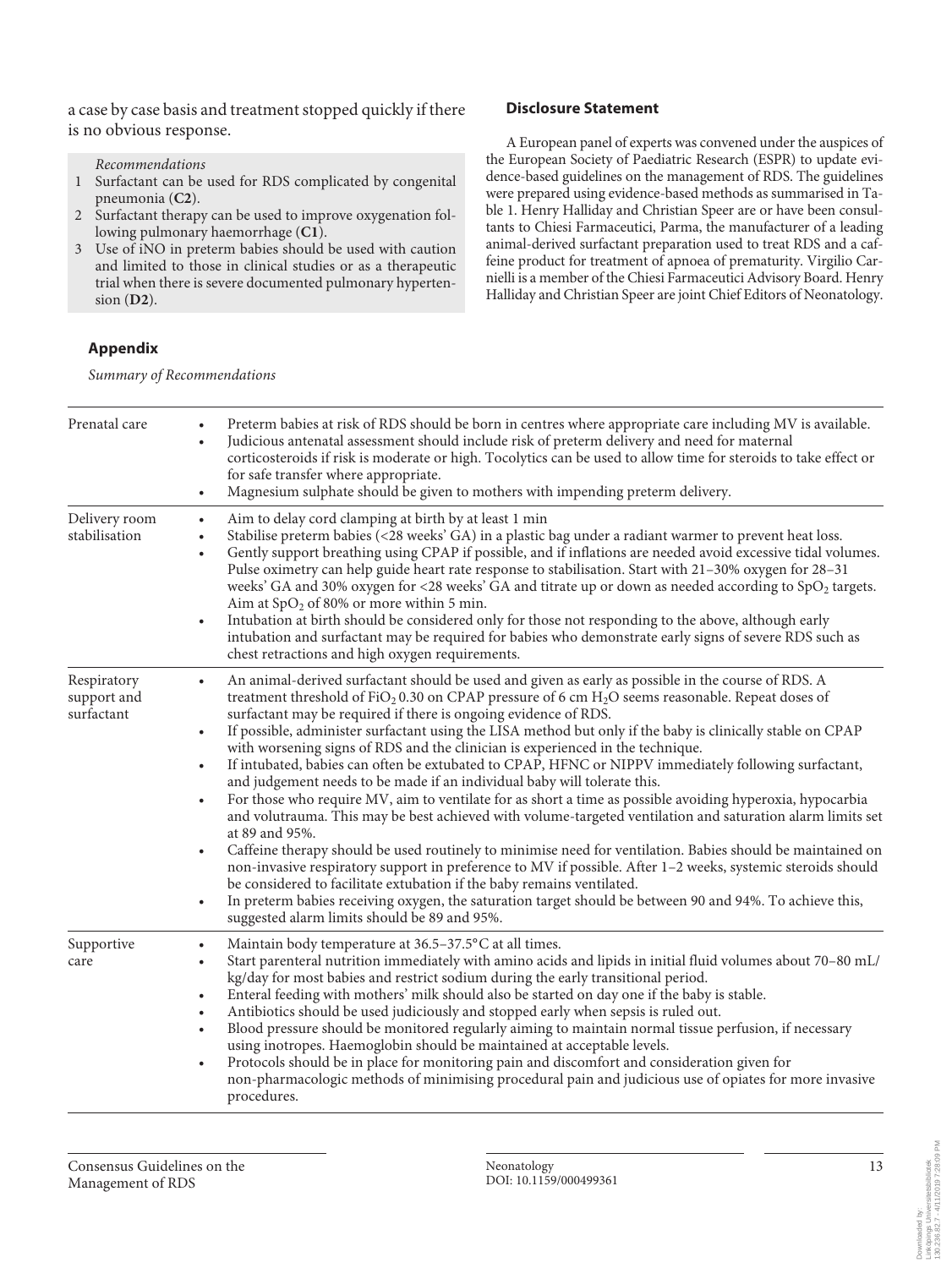### **References**

- 1 Stoll BJ, Hansen NI, Bell EF, Walsh MC, Carlo WA, Shankaran S, et al.; Eunice Kennedy Shriver National Institute of Child Health and Human Development Neonatal Research Network. Trends in Care Practices, Morbidity, and Mortality of Extremely Preterm Neonates, 1993-2012. JAMA. 2015 Sep;314(10): 1039–51.
- 2 Sweet D, Bevilacqua G, Carnielli V, Greisen G, Plavka R, Saugstad OD, et al.; European Association of Perinatal Medicine. European consensus guidelines on the management of neonatal respiratory distress syndrome. J Perinat Med. 2007;35(3):175–86.
- 3 Sweet DG, Carnielli V, Greisen G, Hallman M, Ozek E, Plavka R, et al.; European Association of Perinatal Medicine. European consensus guidelines on the management of neonatal respiratory distress syndrome in preterm infants - 2010 update. Neonatology. 2010 Jun;97(4):402–17.
- 4 Sweet DG, Carnielli V, Greisen G, Hallman M, Ozek E, Plavka R, et al.; European Association of Perinatal Medicine. European consensus guidelines on the management of neonatal respiratory distress syndrome in preterm infants—2013 update. Neonatology. 2013;103(4):353–68.
- 5 Sweet DG, Carnielli V, Greisen G, Hallman M, Ozek E, Plavka R, et al. European consensus guidelines on the management of respiratory distress syndrome - 2016 update. Neonatology. 2017;111(2):107–25.
- 6 Sweet DG, Carnielli V, Greisen G, Hallman M, Ozek E, Plavka R, et al. European Association of Perinatal Medicine [European consensus guidelines on the management of neonatal respiratory distress syndrome in preterm infants–2013 update]. Zhonghua Er Ke Za Zhi. 2014;52:749–55.
- 7 https://nightingale.vtoxford.org/reports.aspx
- 8 Guyatt GH, Oxman AD, Kunz R, Falck-Ytter Y, Vist GE, Liberati A, et al.; GRADE Working Group. Going from evidence to recommendations. BMJ. 2008 May;336(7652): 1049–51.
- 9 Diguisto C, Foix L'Helias L, Morgan AS, Ancel PY, Kayem G, Kaminski M, et al. Neonatal outcomes in extremely preterm newborns admitted to intensive care after no active antenatal management: a population-based cohort study. J Pediatr. 2018 Dec;203:150–5.
- 10 Vintzileos AM, Visser GH. Interventions for women with mid-trimester short cervix: which ones work? [editorial]. Ultrasound Obstet Gynecol. 2017 Mar;49(3):295–300.
- 11 Jarde A, Lutsiv O, Beyene J, McDonald SD. Vaginal progesterone, oral progesterone, 17- OHPC, cerclage, and pessary for preventing preterm birth in at-risk singleton pregnancies: an updated systematic review and network meta-analysis. BJOG. 2019 Apr;126(5): 556-567.
- 12 McIntosh J, Feltovich H, Berghella V, Manuck T; Society for Maternal-Fetal Medicine (SMFM). McIntosh J, Feltovich H, Berghella V, Manuck T: The role of routine cervical length screening in selected high- and lowrisk women for preterm birth prevention. Am J Obstet Gynecol. 2016;215(3):B2–7.
- 13 Alfirevic Z, Stampalija T, Medley N. Cervical stitch (cerclage) for preventing preterm birth in singleton pregnancy. Cochrane Database Syst Rev. 2017 Jun;6:CD008991.
- 14 Son M, Miller ES. Predicting preterm birth: cervical length and fetal fibronectin. Semin Perinatol. 2017 Dec;41(8):445–51.
- 15 Marlow N, Bennett C, Draper ES, Hennessy EM, Morgan AS, Costeloe KL. Perinatal outcomes for extremely preterm babies in relation to place of birth in England: the EPICure 2 study. Arch Dis Child Fetal Neonatal Ed. 2014 May;99(3):F181–8.
- 16 Kenyon S, Boulvain M, Neilson JP. Antibiotics for preterm rupture of membranes. Cochrane Database Syst Rev. 2013 Dec;(12): CD001058.
- 17 Doyle LW, Crowther CA, Middleton P, Marret S, Rouse D. Magnesium sulphate for women at risk of preterm birth for neuroprotection of the fetus. Cochrane Database Syst Rev. 2009 Jan;1(1):CD004661.
- 18 Doyle LW, Anderson PJ, Haslam R, Lee KJ, Crowther C; Australasian Collaborative Trial of Magnesium Sulphate (ACTOMgSO4) Study Group. School-age outcomes of very preterm infants after antenatal treatment with magnesium sulfate vs placebo. JAMA. 2014 Sep;312(11):1105–13.
- 19 Haas DM, Caldwell DM, Kirkpatrick P, Mc-Intosh JJ, Welton NJ. Tocolytic therapy for preterm delivery: systematic review and network meta-analysis. BMJ. 2012 Oct;345 oct09 2:e6226.
- 20 Royal College of Obstetricians and Gynaecologists. Tocolysis for women in preterm labour. Green–top Guideline No. 1b. February 2011. https://www.rcog.org.uk/globalassets/ documents/guidelines/gtg\_1b.pdf.
- 21 Roberts D, Brown J, Medley N, Dalziel SR. Antenatal corticosteroids for accelerating fetal lung maturation for women at risk of preterm birth. Cochrane Database Syst Rev. 2017 Mar;3:CD004454.
- 22 Ehret DE, Edwards EM, Greenberg LT, Bernstein IM, Buzas JS, Soll RF, et al. Association of antenatal steroid exposure with survival among infants receiving postnatal life support at 22 to 25 weeks' gestation. JAMA Netw Open. 2018 Oct;1(6):e183235.
- 23 Gyamfi-Bannerman C, Thom EA, Blackwell SC, Tita AT, Reddy UM, Saade GR, et al.; NICHD Maternal–Fetal Medicine Units Network. Antenatal betamethasone for women at risk for late preterm delivery. N Engl J Med. 2016 Apr;374(14):1311–20.
- 24 Stutchfield PR, Whitaker R, Gliddon AE, Hobson L, Kotecha S, Doull IJ. Behavioural, educational and respiratory outcomes of antenatal betamethasone for term caesarean section (ASTECS trial). Arch Dis Child Fetal Neonatal Ed. 2013 May;98(3):F195–200.
- 25 Kamath-Rayne BD, Rozance PJ, Goldenberg RL, Jobe AH. Antenatal corticosteroids beyond 34 weeks gestation: what do we do now? Am J Obstet Gynecol. 2016 Oct;215(4):423– 30.
- 26 Sotiriadis A, Makrydimas G, Papatheodorou S, Ioannidis JP, McGoldrick E. Corticosteroids for preventing neonatal respiratory morbidity after elective caesarean section at term. Cochrane Database Syst Rev. 2018 Aug; 8:CD006614.
- 27 Norman M, Piedvache A, Børch K, Huusom LD, Bonamy AE, Howell EA, et al.; Effective Perinatal Intensive Care in Europe (EPICE) Research Group. Association of short antenatal corticosteroid administration-to-birth intervals with survival and morbidity among very preterm infants: results from the EPICE cohort. JAMA Pediatr. 2017 Jul;171(7):678– 86.
- 28 Crowther CA, McKinlay CJ, Middleton P, Harding JE. Repeat doses of prenatal corticosteroids for women at risk of preterm birth for improving neonatal health outcomes. Cochrane Database Syst Rev. 2015 Jul;7(7): CD003935.
- 29 Cartwright RD, Crowther CA, Anderson PJ, Harding JE, Doyle LW, McKinlay CJ. Association of fetal growth restriction with neurocognitive function after repeated antenatal betamethasone treatment vs placebo: secondary analysis of the ACTORDS randomized clinical trial. JAMA Netw Open. 2019 Feb; 2(2):e187636.
- 30 WHO. WHO recommendations on interventions to improve preterm birth outcomes. Geneva: WHO; 2015.
- 31 Asztalos, Murphy KE, Willan AR, Matthews SG, Ohlsson A, Saigal S, et al: Multiple courses of antenatal corticosteroids for preterm birth study: outcomes in children at 5 years of age (MACS-5). JAMA Pediatr 2013; 167: 1102-1110.
- 32 Besnard AE, Wirjosoekarto SA, Broeze KA, Opmeer BC, Mol BW. Lecithin/sphingomyelin ratio and lamellar body count for fetal lung maturity: a meta-analysis. Eur J Obstet Gynecol Reprod Biol. 2013 Jul;169(2):177–83.
- 33 Wyllie J, Bruinenberg J, Roehr CC, Rüdiger M, Trevisanuto D, Urlesberger B. European Resuscitation Council Guidelines for Resuscitation 2015: Section 7. Resuscitation and support of transition of babies at birth. Resuscitation. 2015 Oct;95:249–63.
- 34 O'Donnell CP, Kamlin CO, Davis PG, Morley CJ. Crying and breathing by extremely preterm infants immediately after birth. J Pediatr. 2010 May;156(5):846–7.

Downloaded by:<br>Linköpings Universitetsbibliotek<br>130.236.82.7 - 4/11/2019 7:28:09 PM 130.236.82.7 - 4/11/2019 7:28:09 PMLinköpings Universitetsbibliotek Downloaded by: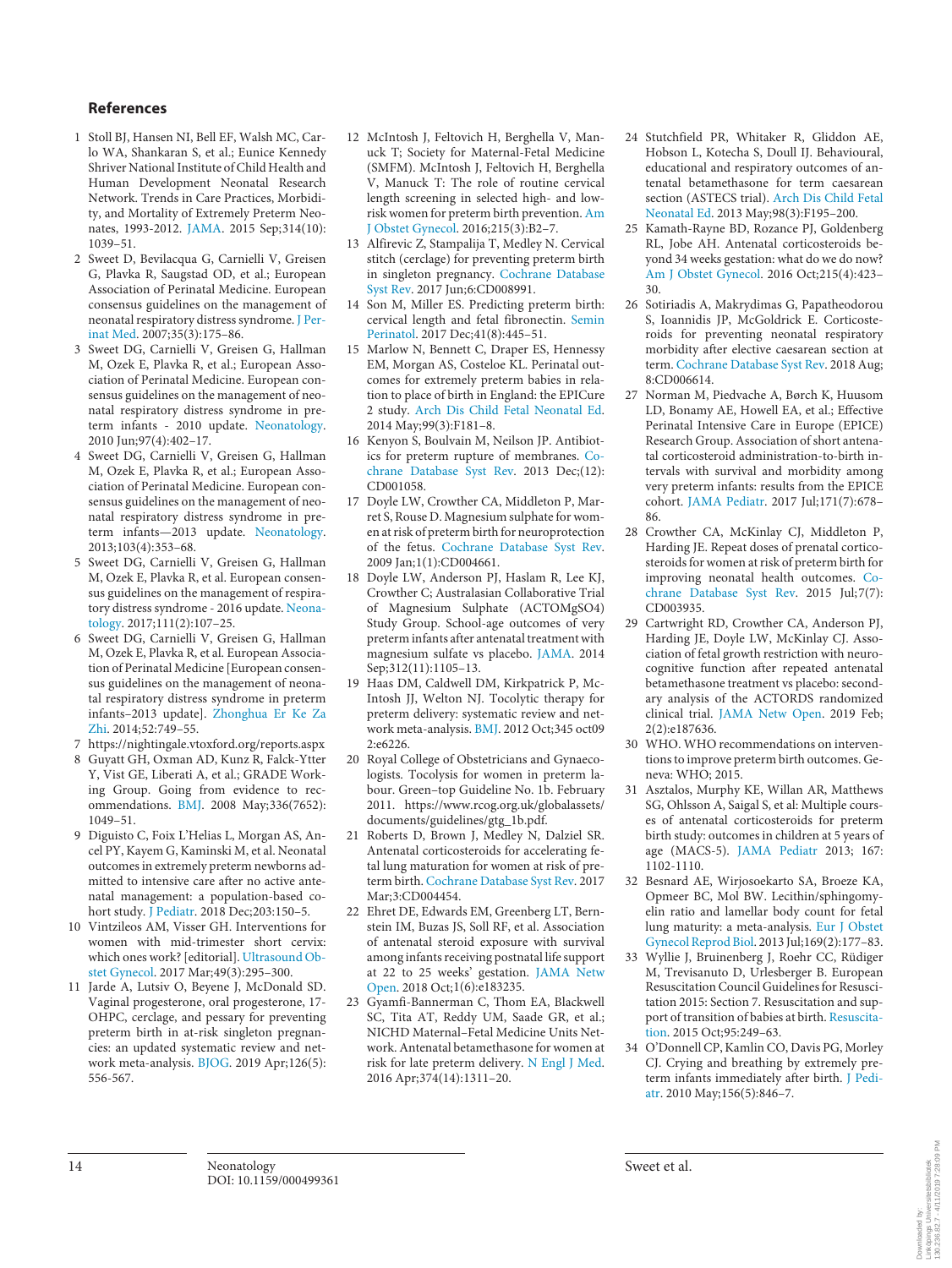- 35 Saugstad OD. Delivery room management of term and preterm newly born infants. Neonatology. 2015;107(4):365–71.
- 36 Polglase GR, Dawson JA, Kluckow M, Gill AW, Davis PG, Te Pas AB, et al. Ventilation onset prior to umbilical cord clamping (physiological-based cord clamping) improves systemic and cerebral oxygenation in preterm lambs. PLoS One. 2015 Feb;10(2):e0117504.
- 37 Tarnow-Mordi W, Morris J, Kirby A, Robledo K, Askie L, Brown R, et al.; Australian Placental Transfusion Study Collaborative Group. Delayed versus immediate cord clamping in preterm infants. N Engl J Med. 2017 Dec;377(25):2445–55.
- 38 Fogarty M, Osborn DA, Askie L, Seidler AL, Hunter K, Lui K, et al. Delayed vs early umbilical cord clamping for preterm infants: a systematic review and meta-analysis. Am J Obstet Gynecol. 2018 Jan;218(1):1–18.
- 39 Duley L, Dorling J, Pushpa-Rajah A, Oddie SJ, Yoxall CW, Schoonakker B, et al.; Cord Pilot Trial Collaborative Group. Randomised trial of cord clamping and initial stabilisation at very preterm birth. Arch Dis Child Fetal Neonatal Ed. 2018 Jan;103(1):F6–14.
- 40 Patel S, Clark EA, Rodriguez CE, Metz TD, Abbaszadeh M, Yoder BA. Effect of umbilical cord milking on morbidity and survival in extremely low gestational age neonates. Am J Obstet Gynecol. 2014 Nov;211(5):519.e1–7.
- 41 Nagano N, Saito M, Sugiura T, Miyahara F, Namba F, Ota E. Benefits of umbilical cord milking versus delayed cord clamping on neonatal outcomes in preterm infants: A systematic review and meta-analysis. PLoS One. 2018 Aug;13(8):e0201528.
- 42 Katheria A, Garey D, Truong G, Akshoomoff N, Steen J, Maldonado M, et al. A randomized clinical trial of umbilical cord milking vs delayed cord clamping in preterm infants: neurodevelopmental outcomes at 22-26 months of corrected age. J Pediatr. 2018 Mar;194:76– 80.
- 43 Katheria AC, Reister F, Hummler H, Essers J, Mendler M, Truong G, et al. Premature Infants Receiving Cord Milking or Delayed Cord Clamping: A Randomized Controlled Non-inferiority Trial (abstract LB 1). Am J Obstet Gynecol 2019 Jan;220(Suppl):S682.
- 44 Dekker J, Hooper SB, Martherus T, Cramer SJ, van Geloven N, Te Pas AB. Repetitive versus standard tactile stimulation of preterm infants at birth - A randomized controlled trial. Resuscitation. 2018 Jun;127:37–43.
- 45 Schmölzer GM, Kumar M, Pichler G, Aziz K, O'Reilly M, Cheung PY. Non-invasive versus invasive respiratory support in preterm infants at birth: systematic review and metaanalysis. BMJ. 2013 Oct;347 oct17 3:f5980.
- 46 Kelleher J, Bhat R, Salas AA, Addis D, Mills EC, Mallick H, et al. Oronasopharyngeal suction versus wiping of the mouth and nose at birth: a randomised equivalency trial. Lancet. 2013 Jul;382(9889):326–30.
- 47 Fischer HS, Schmölzer GM, Cheung PY, Bührer C. Sustained inflations and avoiding mechanical ventilation to prevent death or bronchopulmonary dysplasia: a meta-analysis. Eur Respir Rev. 2018 Nov;27(150):180083.
- 48 Kirpalani H, Ratcliffe S, Keszler M, et al. The international "Sustained Aeration for Infant Lung" (SAIL) randomized trial. Presented at the Pediatric Academic Societies meeting, May 5–8, 2018, Toronto. Abstract 1852.1.
- 49 Szyld E, Aguilar A, Musante GA, Vain N, Prudent L, Fabres J, et al.; Delivery Room Ventilation Devices Trial Group. Comparison of devices for newborn ventilation in the delivery room. J Pediatr. 2014 Aug;165(2):234–239.e3.
- 50 McCarthy LK, Twomey AR, Molloy EJ, Murphy JF, O'Donnell CP. A randomized trial of nasal prong or face mask for respiratory support for preterm newborns. Pediatrics. 2013 Aug;132(2):e389–95.
- 51 Jobe AH, Ikegami M. Mechanisms initiating lung injury in the preterm. Early Hum Dev. 1998 Nov;53(1):81–94.
- 52 Meyer MP, Owen LS, Te Pas AB. Use of heated humidified gases for early stabilization of preterm infants: a meta-analysis. Front Pediatr. 2018 Oct;6:319.
- 53 McCall EM, Alderdice F, Halliday HL, Vohra S, Johnston L. Interventions to prevent hypothermia at birth in preterm and/or low birth weight infants. Cochrane Database Syst Rev. 2018 Feb;2:CD004210.
- 54 Roberts CT, Owen LS, Manley BJ, Frøisland DH, Donath SM, Dalziel KM, et al.; HIPSTER Trial Investigators. Nasal high-flow therapy for primary respiratory support in preterm infants. N Engl J Med. 2016 Sep;375(12): 1142–51.
- 55 Kapadia VS, Oei JL, Saugstad OD, Rabi Y, Finer NN, Tarnow-Mordi W et al: BradyPrem study: heart rate is the most vital signs during resuscitation of preterms. EPAS-2018: 4650.4.
- 56 Phillipos E, Solevåg AL, Pichler G, Aziz K, van Os S, O'Reilly M, et al. Heart rate assessment immediately after birth. Neonatology. 2016; 109(2):130–8.
- 57 Welsford M, Nishiyama C, Shortt C, Isayama T, Dawson JA, Weiner G, et al.; International Liaison Committee on Resuscitation Neonatal Life Support Task Force. Room air for initiating term newborn resuscitation: a systematic review with meta-analysis. Pediatrics. 2019 Jan;143(1):e20181825.
- 58 Lui K, Jones LJ, Foster JP, Davis PG, Ching SK, Oei JL, et al. Lower versus higher oxygen concentrations titrated to target oxygen saturations during resuscitation of preterm infants at birth. Cochrane Database Syst Rev. 2018 May;5:CD010239.
- 59 Lamberska T, Luksova M, Smisek J, Vankova J, Plavka R. Premature infants born at [{LT}]25 weeks of gestation may be compromised by currently recommended resuscitation techniques. Acta Paediatr. 2016 Apr; 105(4):e142–50.
- 60 Oei JL, Finer NN, Saugstad OD, Wright IM, Rabi Y, Tarnow-Mordi W, et al. Outcomes of oxygen saturation targeting during delivery room stabilisation of preterm infants. Arch Dis Child Fetal Neonatal Ed. 2018 Sep; 103(5):F446–54.
- 61 Welsford M, Nishiyama C, Shortt C, Weiner G, Roehr CC, Isayama T, et al.; International Liaison Committee on Resuscitation Neonatal Life Support Task Force. Initial oxygen use for preterm newborn resuscitation: a systematic review with meta-analysis. Pediatrics. 2019 Jan;143(1):e20181828.
- 62 Saugstad OD, Oei JL, Lakshminrusimha S, Vento M. Oxygen therapy of the newborn from molecular understanding to clinical practice. Pediatr Res. 2019 Jan;85(1):20–9.
- 63 Soll RF, Morley CJ. Prophylactic versus selective use of surfactant in preventing morbidity and mortality in preterm infants. Cochrane Database Syst Rev. 2001;2(2):CD000510.
- 64 Stevens TP, Harrington EW, Blennow M, Soll RF. Early surfactant administration with brief ventilation vs. selective surfactant and continued mechanical ventilation for preterm infants with or at risk for respiratory distress syndrome. Cochrane Database Syst Rev. 2007 Oct;4(4):CD003063.
- 65 Aldana-Aguirre JC, Pinto M, Featherstone RM, Kumar M. Less invasive surfactant administration versus intubation for surfactant delivery in preterm infants with respiratory distress syndrome: a systematic review and meta-analysis. Arch Dis Child Fetal Neonatal Ed. 2017 Jan;102(1):F17–23.
- 66 Klebermass-Schrehof K, Wald M, Schwindt J, Grill A, Prusa AR, Haiden N, et al. Less invasive surfactant administration in extremely preterm infants: impact on mortality and morbidity. Neonatology. 2013;103(4):252–8.
- 67 Dekker J, Lopriore E, van Zanten HA, Tan RN, Hooper SB, Te Pas AB. Sedation during minimal invasive surfactant therapy: a randomised controlled trial. Arch Dis Child Fetal Neonatal Ed. doi: 10.1136/archdischild-2018-315015.
- 68 Minocchieri S, Berry CA, Pillow JJ; CureNeb Study Team: Nebulised surfactant to reduce severity of respiratory distress: a blinded, parallel, randomised controlled trial. Arch Dis Child Fetal Neonatal Ed. doi: 10.1136/archdischild-2018-315051.
- 69 Roberts KD, Brown R, Lampland AL, Leone TA, Rudser KD, Finer NN, et al. Laryngeal mask airway for surfactant administration in neonates: a randomized, controlled trial. J Pediatr. 2018 Feb;193:40–46.e1.
- 70 Bansal SC, Caoci S, Dempsey E, Trevisanuto D, Roehr CC. The laryngeal mask airway and its use in neonatal resuscitation: a critical review of where we are in 2017/2018. Neonatology. 2018;113(2):152–61.
- 71 Bahadue FL, Soll R. Early versus delayed selective surfactant treatment for neonatal respiratory distress syndrome. Cochrane Database Syst Rev. 2012 Nov;11:CD001456.

Downloaded by:<br>Linköpings Universitetsbibliotek<br>130.236.82.7 - 4/11/2019 7:28:09 PM 130.236.82.7 - 4/11/2019 7:28:09 PMLinköpings Universitetsbibliotek Downloaded by: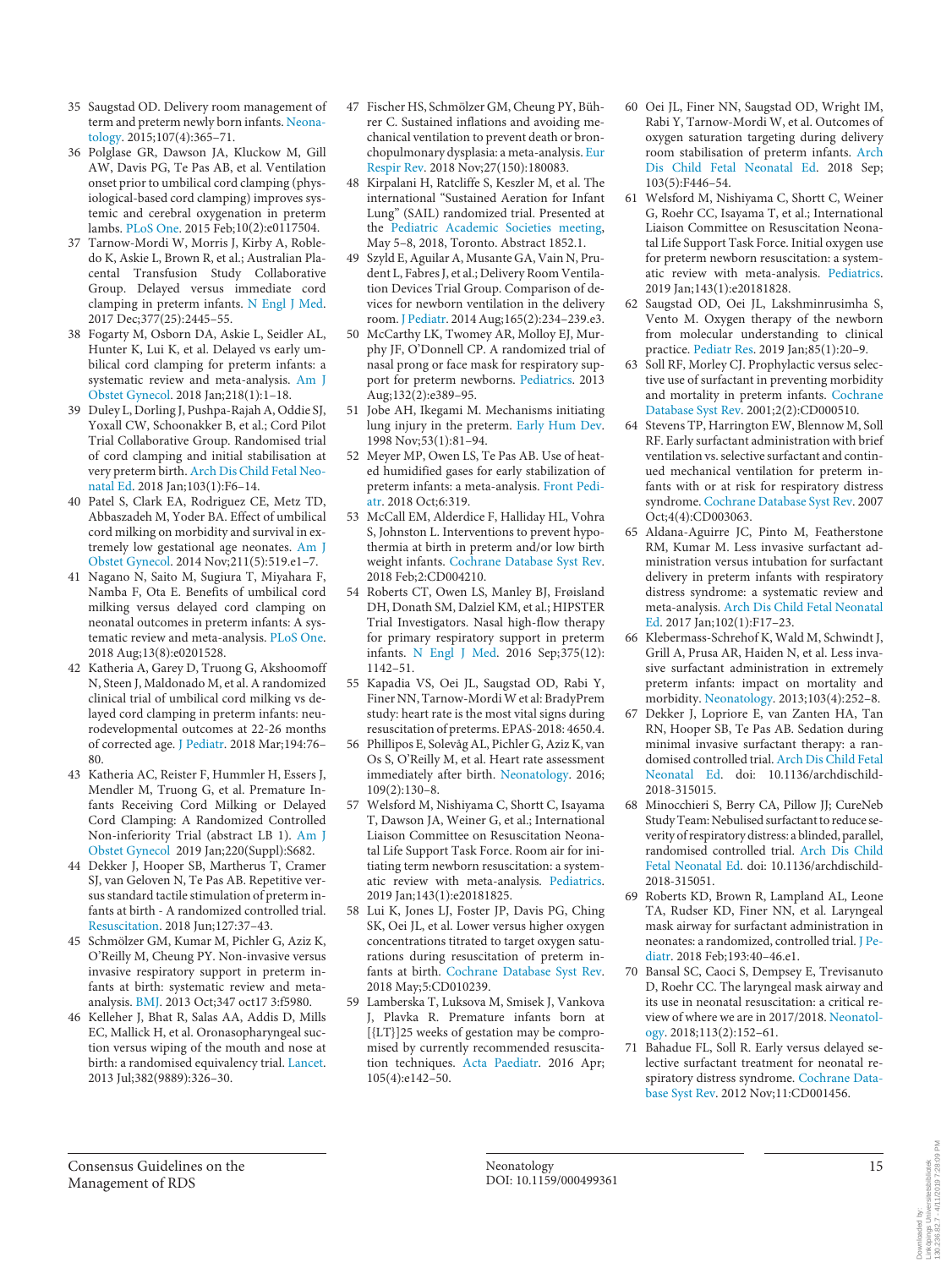- 72 Verder H, Albertsen P, Ebbesen F, Greisen G, Robertson B, Bertelsen A, et al. Nasal continuous positive airway pressure and early surfactant therapy for respiratory distress syndrome in newborns of less than 30 weeks' gestation. Pediatrics. 1999 Feb;103(2):E24.
- 73 De Martino L, Yousef N, Ben-Ammar R, Raimondi F, Shankar-Aguilera S, De Luca D. Lung ultrasound score predicts surfactant need in extremely preterm neonates. Pediatrics. 2018 Sep;142(3):e20180463.
- 74 Escourrou G, De Luca D. Lung ultrasound decreased radiation exposure in preterm infants in a neonatal intensive care unit. Acta Paediatr. 2016 May;105(5):e237–9.
- 75 Verder H, Heiring C, Clark H, Sweet D, Jessen TE, Ebbesen F, et al. Rapid test for lung maturity, based on spectroscopy of gastric aspirate, predicted respiratory distress syndrome with high sensitivity. Acta Paediatr. 2017 Mar;  $106(3):430-7.$
- 76 Dargaville PA, Aiyappan A, De Paoli AG, Dalton RG, Kuschel CA, Kamlin CO, et al. Continuous positive airway pressure failure in preterm infants: incidence, predictors and consequences. Neonatology. 2013;104(1):8– 14.
- 77 Singh N, Halliday HL, Stevens TP, Suresh G, Soll R, Rojas-Reyes MX. Comparison of animal-derived surfactants for the prevention and treatment of respiratory distress syndrome in preterm infants. Cochrane Database Syst Rev. 2015 Dec;(12):CD010249.
- 78 Dani C, Corsini I, Poggi C. Risk factors for intubation-surfactant-extubation (INSURE) failure and multiple INSURE strategy in preterm infants. Early Hum Dev. 2012 Mar;88 Suppl 1:S3–4.
- 79 Brix N, Sellmer A, Jensen MS, Pedersen LV, Henriksen TB. Predictors for an unsuccessful INtubation-SURfactant-Extubation procedure: a cohort study. BMC Pediatr. 2014 Jun; 14(1):155.
- 80 Sweet DG, Turner MA, Straňák Z, Plavka R, Clarke P, Stenson BJ, et al. A first-in-human clinical study of a new SP-B and SP-C enriched synthetic surfactant (CHF5633) in preterm babies with respiratory distress syndrome. Arch Dis Child Fetal Neonatal Ed. 2017 Nov;102(6):F497–503.
- 81 Venkataraman R, Kamaluddeen M, Hasan SU, Robertson HL, Lodha A. Intratracheal administration of budesonide-surfactant in prevention of bronchopulmonary dysplasia in very low birth weight infants: a systematic review and meta-analysis. Pediatr Pulmonol. 2017 Jul;52(7):968–75.
- 82 Bancalari E, Jain D, Jobe AH. Prevention of bronchopulmonary dysplasia: are intratracheal steroids with surfactant a magic bullet? Am J Respir Crit Care Med. 2016 Jan;193(1):  $12-3$
- 83 Askie LM, Darlow BA, Finer N, Schmidt B, Stenson B, Tarnow-Mordi W, et al.; Neonatal Oxygenation Prospective Meta-analysis (NeOProM) Collaboration. Association between oxygen saturation targeting and death or disability in extremely preterm infants in the Neonatal Oxygenation Prospective Metaanalysis Collaboration. JAMA. 2018 Jun; 319(21):2190–201.
- 84 Saugstad OD. Oxygenation of the immature infant: a commentary and recommendations for oxygen saturation targets and alarm limits. Neonatology. 2018;114(1):69–75.
- 85 Poets CF, Roberts RS, Schmidt B, Whyte RK, Asztalos EV, Bader D, et al.; Canadian Oxygen Trial Investigators. Association between intermittent hypoxemia or bradycardia and late death or disability in extremely preterm infants. JAMA. 2015 Aug;314(6):595–603.
- 86 Manley BJ, Kuschel CA, Elder JE, Doyle LW, Davis PG. Higher rates of retinopathy of prematurity after increasing oxygen saturation targets for very preterm infants: experience in a single center. J Pediatr. 2016 Jan;168:242–4.
- 87 Lundgren P, Hård AL, Wilde Å, Löfqvist C, Smith LE, Hellström A. Implementing higher oxygen saturation targets reduced the impact of poor weight gain as a predictor for retinopathy of prematurity. Acta Paediatr. 2018 May; 107(5):767–73.
- Gajdos M, Waitz M, Mendler MR, Braun W, Hummler H. Effects of a new device for automated closed loop control of inspired oxygen concentration on fluctuations of arterial and different regional organ tissue oxygen saturations in preterm infants. Arch Dis Child Fetal Neonatal Ed. https://doi.org/10.1136/archdischild-2018-314769.
- 89 Reynolds PR, Miller TL, Volakis LI, Holland N, Dungan GC, Roehr CC, et al. Randomised cross-over study of automated oxygen control for preterm infants receiving nasal high flow. Arch Dis Child Fetal Neonatal Ed. https://doi. org/10.1136/archdischild-2018-315342.
- 90 Davis PG, Henderson-Smart DJ. Nasal continuous positive airways pressure immediately after extubation for preventing morbidity in preterm infants. Cochrane Database Syst Rev. 2003;2(2):CD000143.
- 91 Subramaniam P, Ho JJ, Davis PG. Prophylactic nasal continuous positive airway pressure for preventing morbidity and mortality in very preterm infants. Cochrane Database Syst Rev. 2016 Jun;6(6):CD001243.
- 92 Davis PG, Morley CJ, Owen LS. Non-invasive respiratory support of preterm neonates with respiratory distress: continuous positive airway pressure and nasal intermittent positive pressure ventilation. Semin Fetal Neonatal Med. 2009 Feb;14(1):14–20.
- 93 Welty SE. Continuous positive airway pressure strategies with bubble nasal continuous positive airway pressure: not all bubbling is the same: the Seattle Positive Airway Pressure System. Clin Perinatol. 2016 Dec;43(4):661– 71.
- 94 Mazmanyan P, Mellor K, Doré CJ, Modi N. A randomised controlled trial of flow driver and bubble continuous positive airway pressure in preterm infants in a resourcelimited setting. Arch Dis Child Fetal Neonatal Ed. 2016 Jan;101(1):F16–20.
- Say B, Kanmaz Kutman HG, Oguz SS, Oncel MY, Arayici S, Canpolat FE, et al. Binasal prong versus nasal mask for applying CPAP to preterm infants: a randomized controlled trial. Neonatology. 2016;109(4):258–64.
- 96 Jensen CF, Sellmer A, Ebbesen F, Cipliene R, Johansen A, Hansen RM, et al. Sudden vs pressure wean from nasal continuous positive airway pressure in infants born before 32 weeks of gestation: a randomized clinical trial. JAMA Pediatr. 2018 Sep;172(9):824– 31.
- 97 Lampland AL, Plumm B, Worwa C, Meyers P, Mammel MC. Bi-level CPAP does not improve gas exchange when compared with conventional CPAP for the treatment of neonates recovering from respiratory distress syndrome. Arch Dis Child Fetal Neonatal Ed. 2015 Jan;100(1):F31–4.
- Lemyre B, Davis PG, De Paoli AG, Kirpalani H. Nasal intermittent positive pressure ventilation (NIPPV) versus nasal continuous positive airway pressure (NCPAP) for preterm neonates after extubation. Cochrane Database Syst Rev. 2017 Feb;2:CD003212.
- 99 Bottino R, Pontiggia F, Ricci C, Gambacorta A, Paladini A, Chijenas V, et al. Nasal highfrequency oscillatory ventilation and CO2 removal: A randomized controlled crossover trial. Pediatr Pulmonol. 2018 Sep; 53(9):1245–51.
- 100 Klotz D, Schneider H, Schumann S, Mayer B, Fuchs H. Non-invasive high-frequency oscillatory ventilation in preterm infants: a randomised controlled cross-over trial. Arch Dis Child Fetal Neonatal Ed. 2018 Jul; 103(4):F1–5.
- 101 Roehr CC, Yoder BA, Davis PG, Ives K. Evidence support and guidelines for using heated, humidified, high-flow nasal cannulae in neonatology: Oxford Nasal High-Flow Therapy Meeting, 2015. Clin Perinatol. 2016 Dec;43(4):693–705.
- 102 Wilkinson D, Andersen C, O'Donnell CP, De Paoli AG, Manley BJ. High flow nasal cannula for respiratory support in preterm infants. Cochrane Database Syst Rev. 2016 Feb;2:CD006405.
- 103 Zivanovic S, Scrivens A, Panza R, Reynolds P, Laforgia N, Ives KN, et al. Nasal high-flow therapy as primary respiratory support for preterm infants without the need for rescue with nasal continuous positive airway pressure. Neonatology. 2019;115(2):175–81.
- 104 Reynolds P, Leontiadi S, Lawson T, Otunla T, Ejiwumi O, Holland N. Stabilisation of premature infants in the delivery room with nasal high flow. Arch Dis Child Fetal Neonatal Ed. 2016 Jul;101(4):F284–7.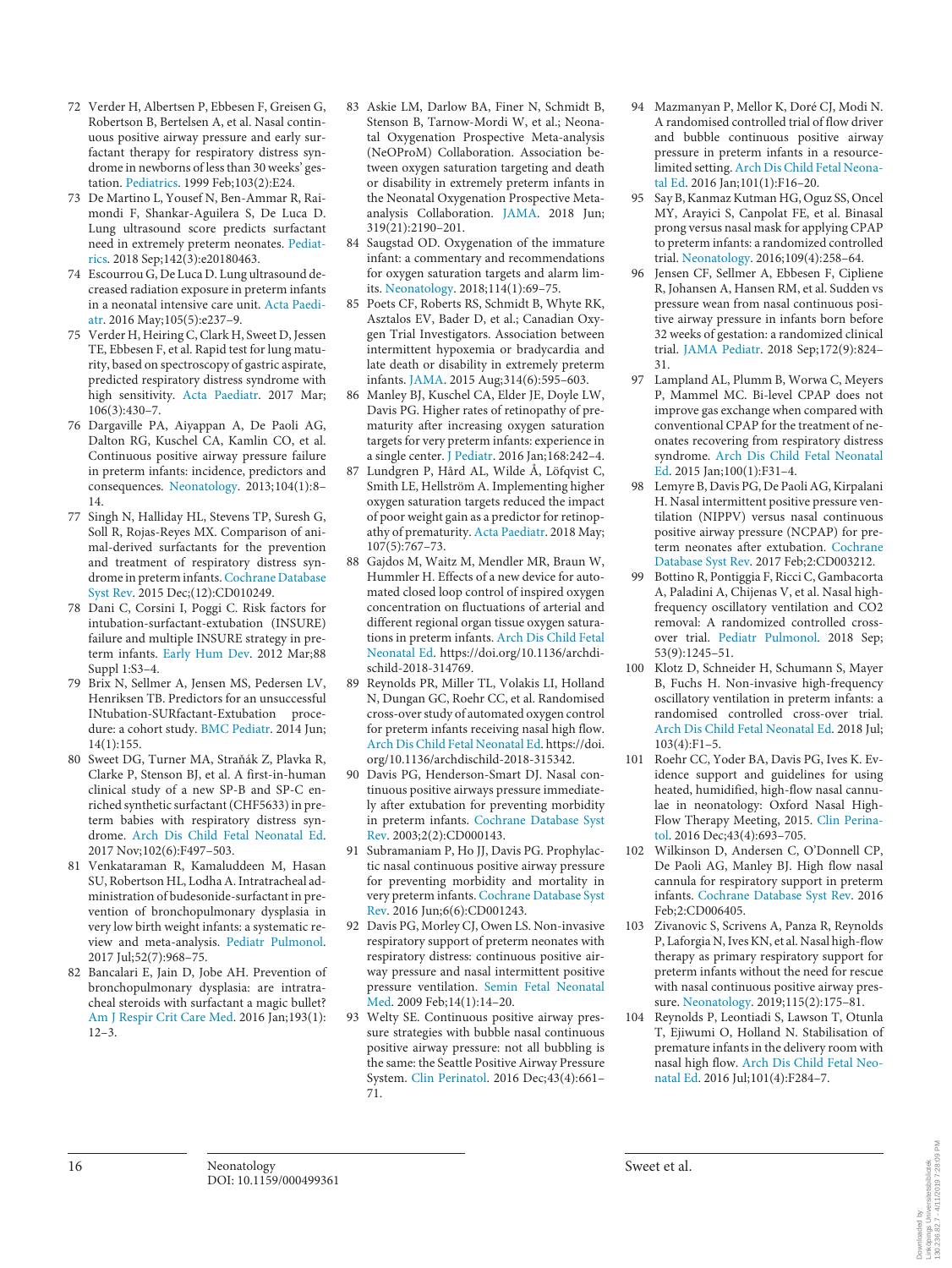- 105 Firestone KS, Beck J, Stein H. Neurally adjusted ventilatory assist for non-invasive support in neonates. Clin Perinatol. 2016 Dec; 43(4): 707-24.
- 106 Chawla S, Natarajan G, Shankaran S, Carper B, Brion LP, Keszler M, et al.; Eunice Kennedy Shriver National Institute of Child Health and Human Development Neonatal Research Network. Markers of successful extubation in extremely preterm infants, and morbidity after failed extubation. J Pediatr. 2017 Oct;189:113–119.e2.
- 107 Klingenberg C, Wheeler KI, McCallion N, Morley CJ, Davis PG. Volume-targeted versus pressure-limited ventilation in neonates. Cochrane Database Syst Rev. 2017 Oct;10:CD003666.
- 108 Keszler M, Nassabeh-Montazami S, Abubakar K. Evolution of tidal volume requirement during the first 3 weeks of life in infants [{LT}]800 g ventilated with Volume Guarantee. Arch Dis Child Fetal Neonatal Ed. 2009 Jul;94(4):F279–82.
- 109 Rimensberger PC, Cox PN, Frndova H, Bryan AC. The open lung during small tidal volume ventilation: concepts of recruitment and "optimal" positive end-expiratory pressure. Crit Care Med. 1999 Sep;27(9):1946– 52.
- 110 Unal S, Ergenekon E, Aktas S, Altuntas N, Beken S, Kazanci E, et al. Effects of volume guaranteed ventilation combined with two different modes in preterm infants. Respir Care. 2017 Dec;62(12):1525–32.
- 111 De Jaegere A, van Veenendaal MB, Michiels A, van Kaam AH. Lung recruitment using oxygenation during open lung high-frequency ventilation in preterm infants. Am J Respir Crit Care Med. 2006 Sep;174(6):639– 45.
- 112 Cools F, Offringa M, Askie LM. Elective high frequency oscillatory ventilation versus conventional ventilation for acute pulmonary dysfunction in preterm infants. Cochrane Database Syst Rev. 2015 Mar;3(3): CD000104.
- 113 Iscan B, Duman N, Tuzun F, Kumral A, Ozkan H. Impact of volume guarantee on highfrequency oscillatory ventilation in preterm infants: a randomized crossover clinical trial. Neonatology. 2015;108(4):277–82.
- 114 Rossor TE, Hunt KA, Shetty S, Greenough A. Neurally adjusted ventilatory assist compared to other forms of triggered ventilation for neonatal respiratory support. Cochrane Database Syst Rev. 2017 Oct;10:CD012251.
- 115 Van Zanten HA, Kuypers KL, Stenson BJ, Bachman TE, Pauws SC, Te Pas AB. The effect of implementing an automated oxygen control on oxygen saturation in preterm infants. Arch Dis Child Fetal Neonatal Ed. 2017 Sep;102(5):F395–9.
- 116 Mitra S, Singh B, El-Naggar W, McMillan DD. Automated versus manual control of inspired oxygen to target oxygen saturation in preterm infants: a systematic review and meta-analysis. J Perinatol. 2018 Apr;38(4): 351–60.
- 117 Ferguson KN, Roberts CT, Manley BJ, Davis PG. Interventions to improve rates of successful extubation in preterm infants: a systematic review and meta-analysis. JAMA Pediatr. 2017 Feb;171(2):165–74.
- 118 Manley BJ, Doyle LW, Owen LS, Davis PG. Extubating extremely preterm infants: predictors of success and outcomes following failure. J Pediatr. 2016 Jun;173:45–9.
- 119 Danan C, Durrmeyer X, Brochard L, Decobert F, Benani M, Dassieu G. A randomized trial of delayed extubation for the reduction of reintubation in extremely preterm infants. Pediatr Pulmonol. 2008 Feb; 43(2):117–24.
- 120 Shalish W, Latremouille S, Papenburg J, Sant'Anna GM. Predictors of extubation readiness in preterm infants: a systematic review and meta-analysis. Arch Dis Child Fetal Neonatal Ed. 2019 Jan;104(1):F89–97.
- Buzzella B, Claure N, D'Ugard C, Bancalari E. A randomized controlled trial of two nasal continuous positive airway pressure levels after extubation in preterm infants. J Pediatr. 2014 Jan; 164(1): 46-51.
- 122 Woodgate PG, Davies MW. Permissive hypercapnia for the prevention of morbidity and mortality in mechanically ventilated newborn infants. Cochrane Database Syst Rev. 2001;2(2):CD002061.
- 123 Thome UH, Genzel-Boroviczeny O, Bohnhorst B, Schmid M, Fuchs H, Rohde O, et al.; PHELBI Study Group. Permissive hypercapnia in extremely low birthweight infants (PHELBI): a randomised controlled multicentre trial. Lancet Respir Med. 2015 Jul; 3(7):534–43.
- 124 Thome UH, Genzel-Boroviczeny O, Bohnhorst B, Schmid M, Fuchs H, Rohde O, et al.; PHELBI Study Group. Neurodevelopmental outcomes of extremely low birthweight infants randomised to different PCO2 targets: the PHELBI follow-up study. Arch Dis Child Fetal Neonatal Ed. 2017 Sep; 102(5):F376–82.
- 125 Schmidt B, Roberts RS, Davis P, Doyle LW, Barrington KJ, Ohlsson A, et al.; Caffeine for Apnea of Prematurity Trial Group. Caffeine therapy for apnea of prematurity. N Engl J Med. 2006 May;354(20):2112–21.
- 126 Schmidt B, Roberts RS, Davis P, Doyle LW, Barrington KJ, Ohlsson A, et al.; Caffeine for Apnea of Prematurity Trial Group. Longterm effects of caffeine therapy for apnea of prematurity. N Engl J Med. 2007 Nov; 357(19):1893–902.
- 127 Doyle LW, Ranganathan S, Cheong JL. Neonatal caffeine treatment and respiratory function at 11 years in children under 1,251 g at birth. Am J Respir Crit Care Med. 2017 Nov;196(10):1318–24.
- 128 Schmidt B, Roberts RS, Anderson PJ, Asztalos EV, Costantini L, Davis PG, et al.; Caffeine for Apnea of Prematurity (CAP) Trial Group. Academic performance, motor function, and behavior 11 years after neonatal caffeine citrate therapy for apnea of prematurity: an 11-year follow-up of the CAP randomized clinical trial. JAMA Pediatr. 2017 Jun;171(6):564–72.
- 129 Lodha A, Entz R, Synnes A, Creighton D, Yusuf K, Lapointe A, et al.; Investigators of the Canadian Neonatal Network (CNN) and the Canadian Neonatal Follow-up Network (CNFUN). Early caffeine administration and neurodevelopmental outcomes in preterm infants. Pediatrics. 2019 Jan; 143(1):e20181348.
- 130 Amaro CM, Bello JA, Jain D, Ramnath A, D'Ugard C, Vanbuskirk S, et al. Early caffeine and weaning from mechanical ventilation in preterm infants: a randomized, placebo-controlled trial. J Pediatr. 2018 May; 196:52–7.
- 131 Vliegenthart R, Miedema M, Hutten GJ, van Kaam AH, Onland W. High versus standard dose caffeine for apnoea: a systematic review. Arch Dis Child Fetal Neonatal Ed. 2018 Nov;103(6):F523–9.
- Vesoulis ZA, McPherson C, Neil JJ, Mathur AM, Inder TE. Early high-dose caffeine increases seizure burden in extremely preterm neonates: a preliminary study. J Caffeine Res. 2016 Sep;6(3):101–7.
- 133 Halliday HL. Update on postnatal steroids. Neonatology. 2017;111(4):415–22.
- 134 Zeng L, Tian J, Song F, Li W, Jiang L, Gui G, et al. Corticosteroids for the prevention of bronchopulmonary dysplasia in preterm infants: a network meta-analysis. Arch Dis Child Fetal Neonatal Ed. 2018 Nov; 103(6):F506–11.
- 135 Doyle LW, Cheong JL, Ehrenkranz RA, Halliday HL. Early ([{LT}] 8 days) systemic postnatal corticosteroids for prevention of bronchopulmonary dysplasia in preterm infants. Cochrane Database Syst Rev. 2017 Oct;10:CD001146.
- 136 Yates HL, Newell SJ. Minidex: very low dose dexamethasone (0.05 mg/kg/day) in chronic lung disease. Arch Dis Child Fetal Neonatal Ed. 2011 May;96(3):F190–4.
- 137 Tanney K, Davis J, Halliday HL, Sweet DG. Extremely low-dose dexamethasone to facilitate extubation in mechanically ventilated preterm babies. Neonatology. 2011;  $100(3):285-9.$
- 138 Baud O, Maury L, Lebail F, Ramful D, El Moussawi F, Nicaise C, et al.; PREMILOC trial study group. Effect of early low-dose hydrocortisone on survival without bronchopulmonary dysplasia in extremely preterm infants (PREMILOC): a double-blind,<br>placebo-controlled, multicentre, ranplacebo-controlled, multicentre, randomised trial. Lancet. 2016 Apr;387(10030): 1827–36.

Downloaded by:<br>Linköpings Universitetsbibliotek<br>130.236.82.7 - 4/11/2019 7:28:09 PM 130.236.82.7 - 4/11/2019 7:28:09 PMLinköpings Universitetsbibliotek Downloaded by: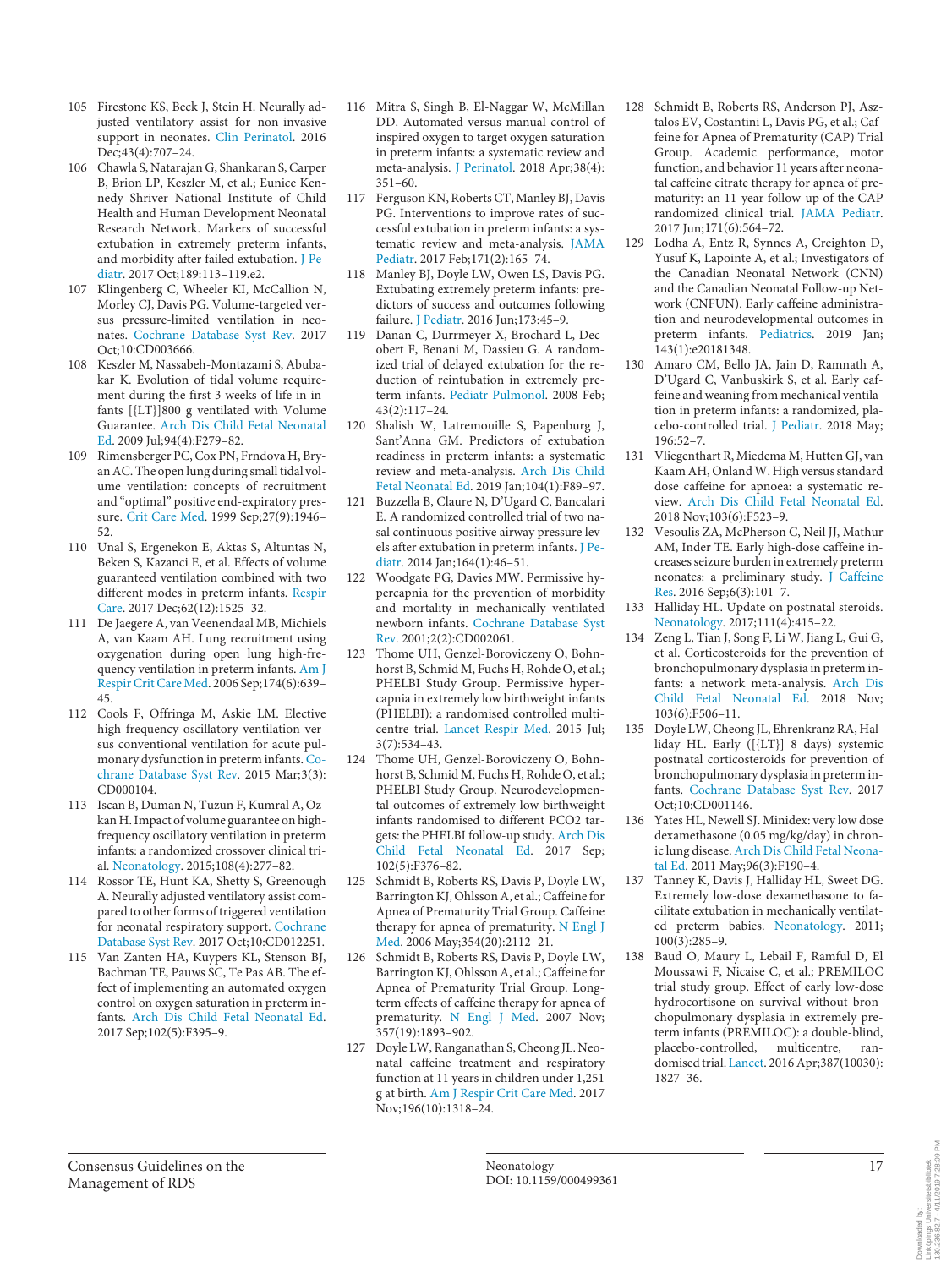- 139 Baud O, Trousson C, Biran V, Leroy E, Mohamed D, Alberti C; PREMILOC Trial group. Two-year neurodevelopmental outcomes of extremely preterm infants treated with early hydrocortisone: treatment effect according to gestational age at birth. Arch Dis Child Fetal Neonatal Ed. 2019 Jan;  $104(1):F30-5.$
- 140 Shah VS, Ohlsson A, Halliday HL, Dunn M. Early administration of inhaled corticosteroids for preventing chronic lung disease in very low birth weight preterm neonates. Cochrane Database Syst Rev. 2017 Jan;1:- CD001969.
- 141 Bassler D, Plavka R, Shinwell ES, Hallman M, Jarreau PH, Carnielli V, et al.; NEURO-SIS Trial Group. Early inhaled budesonide for the prevention of bronchopulmonary dysplasia. N Engl J Med. 2015 Oct;373(16): 1497–506.
- 142 Bassler D, Shinwell ES, Hallman M, Jarreau PH, Plavka R, Carnielli V, et al.; Neonatal European Study of Inhaled Steroids Trial Group. Long-term effects of inhaled budesonide for bronchopulmonary dysplasia. N Engl J Med. 2018 Jan;378(2):148–57.
- 143 Shinwell ES. Are inhaled steroids safe and effective for prevention or treatment of bronchopulmonary dysplasia? Acta Paediatr. 2018 Apr;107(4):554–6.
- 144 McPherson C, Inder T. Perinatal and neonatal use of sedation and analgesia. Semin Fetal Neonatal Med. 2017 Oct;22(5):314– 20.
- 145 Coviello C, Popple Martinez M, Drovandi L, Corsini I, Leonardi V, Lunardi C, et al. Painful procedures can affect post-natal growth and neurodevelopment in preterm infants. Acta Paediatr. 2018 May;107(5):784–90.
- 146 Fleishman R, Mossabeb R, Menkiti O, Young M, Bains V, Cooperberg D. Transition to routine premedication for nonemergent intubations in a level IV neonatal intensive care unit. Am J Perinatol. 2018 Mar; 35(4):336–44.
- 147 Durrmeyer X, Dahan S, Delorme P, Blary S, Dassieu G, Caeymaex L, et al. Assessment of atropine-sufentanil-atracurium anaesthesia for endotracheal intubation: an observational study in very premature infants. BMC Pediatr. 2014 May;14(1):120.
- 148 Chandrasekharan P, Nrusimha A, Rawat M, Lakshminrusimha S. Using paralytic as part of premedication for elective intubation of premature neonates may result in transient impairment of ventilation. Am J Perinatol. 2018 Sep;35(11):1127–30.
- 149 Bellù R, de Waal K, Zanini R. Opioids for neonates receiving mechanical ventilation: a systematic review and meta-analysis. Arch Dis Child Fetal Neonatal Ed. 2010 Jul; 95(4):F241–51.
- 150 Ng E, Taddio A, Ohlsson A. Intravenous midazolam infusion for sedation of infants in the neonatal intensive care unit. Cochrane Database Syst Rev. 2017 Jan;1: CD002052.
- 151 Stevens B, Yamada J, Ohlsson A, Haliburton S, Shorkey A. Sucrose for analgesia in newborn infants undergoing painful procedures. Cochrane Database Syst Rev. 2016 Jul;7:CD001069.
- 152 Bruschettini M, Romantsik O, Zappettini S, Ramenghi LA, Calevo MG. Transcutaneous carbon dioxide monitoring for the prevention of neonatal morbidity and mortality. Cochrane Database Syst Rev. 2016 Feb;2: CD011494.
- 153 Hyttel-Sorensen S, Greisen G, Als-Nielsen B, Gluud C. Cerebral near-infrared spectroscopy monitoring for prevention of brain injury in very preterm infants. Cochrane Database Syst Rev. 2017 Sep;9:CD011506.
- 154 Wilson E, Maier RF, Norman M, Misselwitz B, Howell EA, Zeitlin J, et al.; Effective Perinatal Intensive Care in Europe (EPICE) Research Group. Admission hypothermia in very preterm infants and neonatal mortality and morbidity. J Pediatr. 2016 Aug;175:61– 67.e4.
- 155 Sinclair JC. Servo-control for maintaining abdominal skin temperature at 36C in low birth weight infants. Cochrane Database Syst Rev. 2002;1(1):CD001074.
- 156 Boundy EO, Dastjerdi R, Spiegelman D, Fawzi WW, Missmer SA, Lieberman E, et al. Kangaroo mother care and neonatal outcomes: a meta-analysis. Pediatrics. 2016 Jan; 137(1):e20152238.
- 157 Charpak N, Tessier R, Ruiz JG, Hernandez JT, Uriza F, Villegas J, et al. Twenty-year follow-up of kangaroo mother care versus traditional care. Pediatrics. 2017 Jan;139(1): e20162063.
- 158 Cotten CM. Antibiotic stewardship: reassessment of guidelines for management of neonatal sepsis. Clin Perinatol. 2015 Mar; 42(1):195–206.
- 159 www.nice.org.uk/guidance/cg149<br>160 McPherson C. Liviskie C. Zeller
- McPherson C, Liviskie C, Zeller B, Nelson MP, Newland JG. Antimicrobial stewardship in neonates: challenges and opportunities. Neonatal Netw. 2018 Mar;37(2):116– 23.
- 161 Bell EF, Acarregui MJ. Restricted versus liberal water intake for preventing morbidity and mortality in preterm infants. Cochrane Database Syst Rev. 2014;12(12):CD000503.
- 162 Barrington KJ. Management during the first 72 h of age of the periviable infant: an evidence-based review. Semin Perinatol. 2014 Feb;38(1):17–24.
- 163 Osborn DA, Schindler T, Jones LJ, Sinn JK, Bolisetty S. Higher versus lower amino acid intake in parenteral nutrition for newborn infants. Cochrane Database Syst Rev. 2018 Mar;3:CD005949.
- 164 Kawai M. Reevaluation of protein intake for preterm infants. Am J Perinatol. 2018 Oct; 35(12):1138–41.
- 165 Mihatsch WA, Braegger C, Bronsky J, Cai W, Campoy C, Carnielli V, et al. ESP-GHAN/ESPEN/ESPR/CSPEN guidelines on pediatric parenteral nutrition. Clin Nutr. 2018 Dec;37(6 6 Pt B):2303–5.
- 166 Morgan J, Bombell S, McGuire W. Early trophic feeding versus enteral fasting for very preterm or very low birth weight infants. Cochrane Database Syst Rev. 2013 Mar; 3(3):CD000504.
- 167 Oddie SJ, Young L, McGuire W. Slow advancement of enteral feed volumes to prevent necrotising enterocolitis in very low birth weight infants. Cochrane Database Syst Rev. 2017 Aug;8:CD001241.
- 168 Quigley M, Embleton ND, McGuire W. Formula versus donor breast milk for feeding preterm or low birth weight infants. Cochrane Database Syst Rev. 2018 Jun; 6:CD002971.
- 169 Dempsey EM. What should we do about low blood pressure in preterm infants? Neonatology. 2017;111(4):402–7.
- 170 Batton B, Li L, Newman NS, Das A, Watterberg KL, Yoder BA, et al.; Eunice Kennedy Shriver National Institute of Child Health and Human Development Neonatal Research Network. Evolving blood pressure dynamics for extremely preterm infants. J Perinatol. 2014 Apr;34(4):301–5.
- 171 Pereira SS, Sinha AK, Morris JK, Wertheim DF, Shah DK, Kempley ST. Blood pressure intervention levels in preterm infants: pilot randomised trial. Arch Dis Child Fetal Neonatal Ed. doi: 10.1136/archdischild-2017-314159.
- 172 Singh Y, Roehr CC, Tissot C, Rogerson S, Gupta S, Bohlin K, et al.; European Special Interest Group "Neonatologist Performed Echocardiography" (NPE). Education, training, and accreditation of Neonatologist Performed Echocardiography in Europeframework for practice. Pediatr Res. 2018 Jul;84(S1 Suppl 1):13–7.
- 173 Finn D, Roehr CC, Ryan CA, Dempsey EM. Optimising intravenous volume resuscitation of the newborn in the delivery room: practical considerations and gaps in knowledge. Neonatology. 2017;112(2):163–71.
- Subhedar NV, Shaw NJ. Dopamine versus dobutamine for hypotensive preterm infants. Cochrane Database Syst Rev. 2003; 3(3):CD001242.
- 175 Durrmeyer X, Marchand-Martin L, Porcher R, Gascoin G, Roze JC, Storme L, et al.; Hemodynamic EPIPAGE 2 Study Group. Abstention or intervention for isolated hypotension in the first 3 days of life in extremely preterm infants: association with short-term outcomes in the EPIPAGE 2 cohort study. Arch Dis Child Fetal Neonatal Ed. 2017 Nov;102(6):490–6.
- 176 Ibrahim H, Sinha IP, Subhedar NV. Corticosteroids for treating hypotension in preterm infants. Cochrane Database Syst Rev. 2011 Dec;12(12):CD003662.